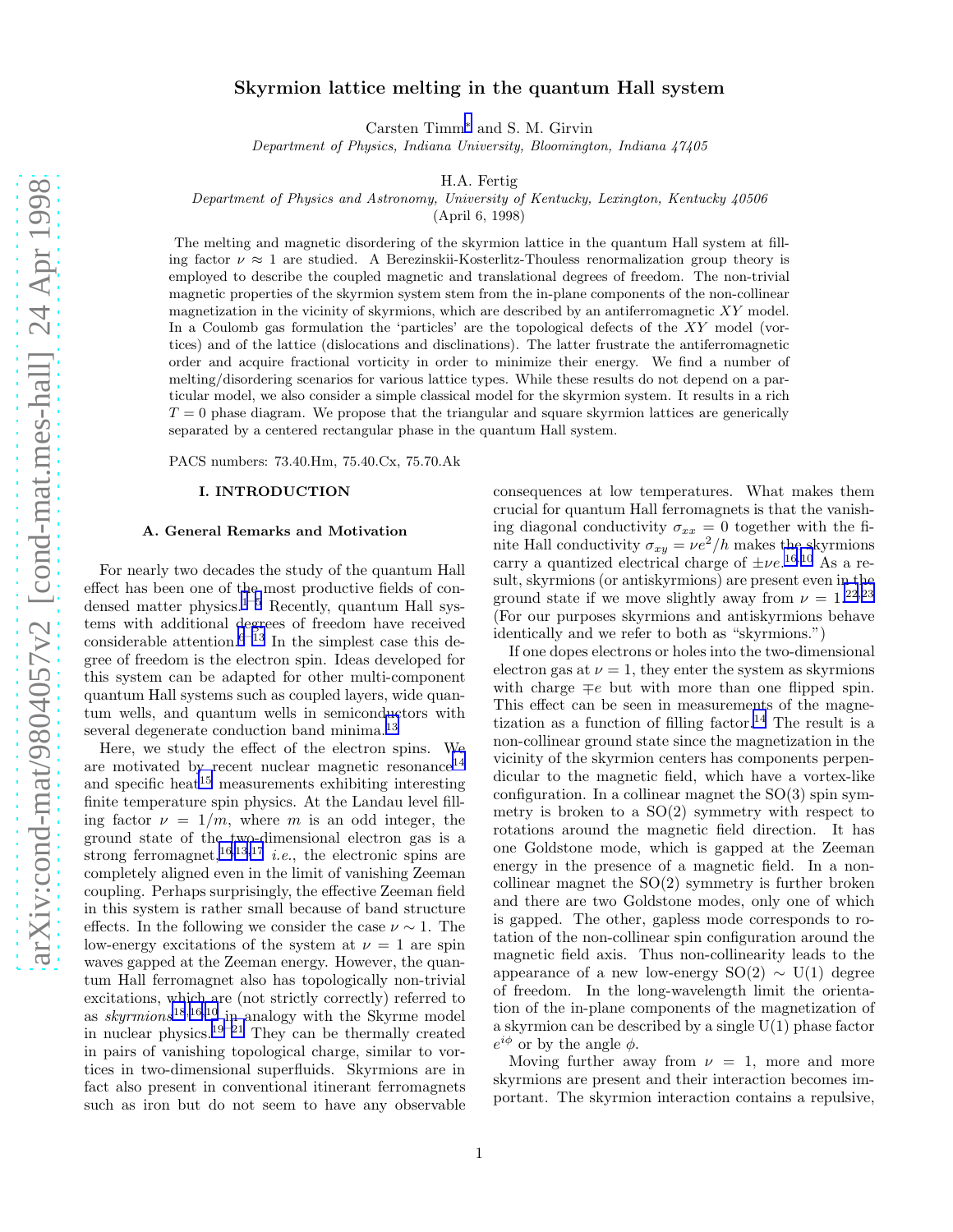long-range Coulomb part and a short-range contribution related to the  $U(1)$  degree of freedom. The latter term, which we here call the *magnetic* interaction, favors antiparallel alignment of the U(1) "spins." Brey et  $al^{23}$  $al^{23}$  $al^{23}$ recognized that the magnetic interaction could lead to a square lattice of skyrmions instead of the usual triangular (hexagonal) lattice since the square lattice allows Néel order of the U(1) degree of freedom whereas magnetic order is frustrated on the triangular lattice. Since the magnetic interaction is of short range, the Coulomb interaction dominates for small skyrmion densities and one expects a triangular crystal. The  $U(1)$  degree of freedom is then frustrated, with neighboring angles  $\phi$  differing by  $\pm 120^\circ$ . On the other hand, if the density is sufficiently high, the energy gained from Néel ordering on the square lattice may outweigh the lost Coulomb energy. Further lattice types may also be possible, e.g., a centered rectangular lattice, i.e., a square lattice stretched along the  $(11)$  direction, with Néel order. In Sec. [II](#page-3-0) we employ a simple classical model of the skyrmion system to illustrate which lattice types and structural transitions may be expected. We find a surprisingly rich phase diagram for the classical ground state. The classical ground state has also been investigated by Rao  $et$   $al.^{24}$  $al.^{24}$  $al.^{24}$  employing a non-linear sigma model and by Green  $et$   $al.^{25}$  $al.^{25}$  $al.^{25}$ , who also study the lattice dynamics, see Sec. [II](#page-3-0) below.

If the skyrmion positions were fixed to the ideal lattice at all temperatures, the long-wavelength physics, in particular the critical properties, would be well described by an antiferromagnetic lattice  $XY$  model. We would then expect a Berezinskii-Kosterlitz-Thouless (BKT) transition,[26](#page-12-0),[27](#page-12-0) which separates a low-temperature phase of bound pairs of logarithmically interacting vortices and antivortices from a high-temperature phase where large pairs are broken in the sense that their interaction is completely screened. These broken pairs, which essentially consist of free vortices and antivortices, destroy quasilong-range order. In the skyrmion lattice, however, the positions are not fixed and the lattice itself can melt.

The critical properties of a two-dimensional lattice without any internal degree of freedom have been success-fully described by Nelson and Halperin<sup>[28](#page-12-0)</sup> and by Young<sup>[29](#page-12-0)</sup> applying BKT theory to dislocations and disclinations of the lattice. Melting of the triangular and square lattices proceeds in two steps, both well described by BKT theory,<sup>[28](#page-12-0)</sup> unless one or both of these transitions is preempted by a first-order melting transition. At the lower transition bound pairs of dislocations with opposite Burger's vector decouple, leading to a liquid crystal phase with short-range translational order but persisting quasi-long-range orientational order of nearest-neighbor bonds. Note that dislocations are, like vortices, topological defects with logarithmic bare interaction. For the triangular lattice, the liquid crystal phase is called hexatic because is shows quasi-long-range order with respect to a sixfold rotational symmetry, whereas for the square lattice it is called *tetratic* (fourfold symmetry).<sup>[28](#page-12-0)</sup> However, the square lattice is unstable in a system with Coulomb repulsion as the only interaction. At the higher transition temperature, pairs of disclinations, i.e., defects in the bond orientation field, unbind, leading to an isotropic fluid. The *bare* disclination interaction is confining but the presence of free dislocations above the lower melting temperature leads to a logarithmic interaction.[28](#page-12-0)

For the skyrmion lattice, the  $U(1)$  degree of freedom may not only stabilize the square lattice structure,  $2^3$ we also expect the short-range magnetic interaction to be strongly affected by lattice deformations, leading to the coupling of magnetic and lattice degrees of freedom. There are two aspects to this coupling: First, the low-energy collective modes  $(XY)$  spin waves and lattice vibrations) may be coupled. From general arguments $30,17,31$  $30,17,31$  $30,17,31$  $30,17,31$  $30,17,31$  the dispersion of the lattice vibration mode, usually called magnetophonon mode, close to the Brillouin zone center is expected to have the form  $\omega \propto k^{3/2}$ . Côté *et al.*<sup>[17](#page-12-0)</sup> have performed time-dependent Hartree-Fock calculations for the collective mode spectrum of square skyrmion crystals. The authors indeed find two distinct low-energy branches. One is linear in  $k$  and is interpreted as the gapless  $XY$  spin wave mode, whereas the other has the  $k^{3/2}$  magnetophonon dispersion. There is no sign of mixing of these two modes at small  $k$ . In Sec. [II C](#page-5-0) we briefly show that the classical skyrmion model reproduces these features.

Second, despite the fact that the collective modes are largely decoupled, the topological excitations (vortices, dislocations, and disclinations) may be coupled, leading to an interplay of the magnetic BKT transition and the BKT melting transitions. That something non-trivial happens is easily seen from Fig. [1](#page-13-0): A dislocation in a square lattice leads to a phase mismatch of  $\pm \pi$  in the  $U(1)$  degree of freedom since the nearest-neighbor coupling is antiferromagnetic. Naively one could expect that this mismatch along the dashed line in Fig. [1](#page-13-0) leads to a linear, confining term in the interaction of a dislocation pair. However, the magnetization can relax so as to minimize the mismatch energy, as shown in Fig. [1](#page-13-0)(b). In this relaxed configuration, the dislocation has acquired half a U(1) vortex and the dislocation interaction is again logarithmic. The main objective of this paper is to illustrate this point further and to explore its consequences for melting and magnetic disordering of various skyrmion lattice types.

The vorticity acquired by dislocations can be derived using a gauge theory of elasticity following ideas of Cardy et al. [32](#page-12-0), who have studied a soft square lattice of antiferromagnetically coupled Ising spins. Dislocations frustrate the antiferromagnetic order is this system as well. In Sec. IB we sketch the gauge theory for the case of a square skyrmion lattice.

Experimentally, the situation is less clear. The presence of skyrmions for  $\nu \approx 1$  but  $\nu \neq 1$  is firmly established by magnetization measurements by Barrett et al. [14](#page-12-0), using optically pumped nuclear magnetic resonance (NMR) techniques. Less certain, the very large nuclear relaxation rate  $T_1^{-1}$  seen in this regime<sup>[14](#page-12-0)</sup> is interpreted in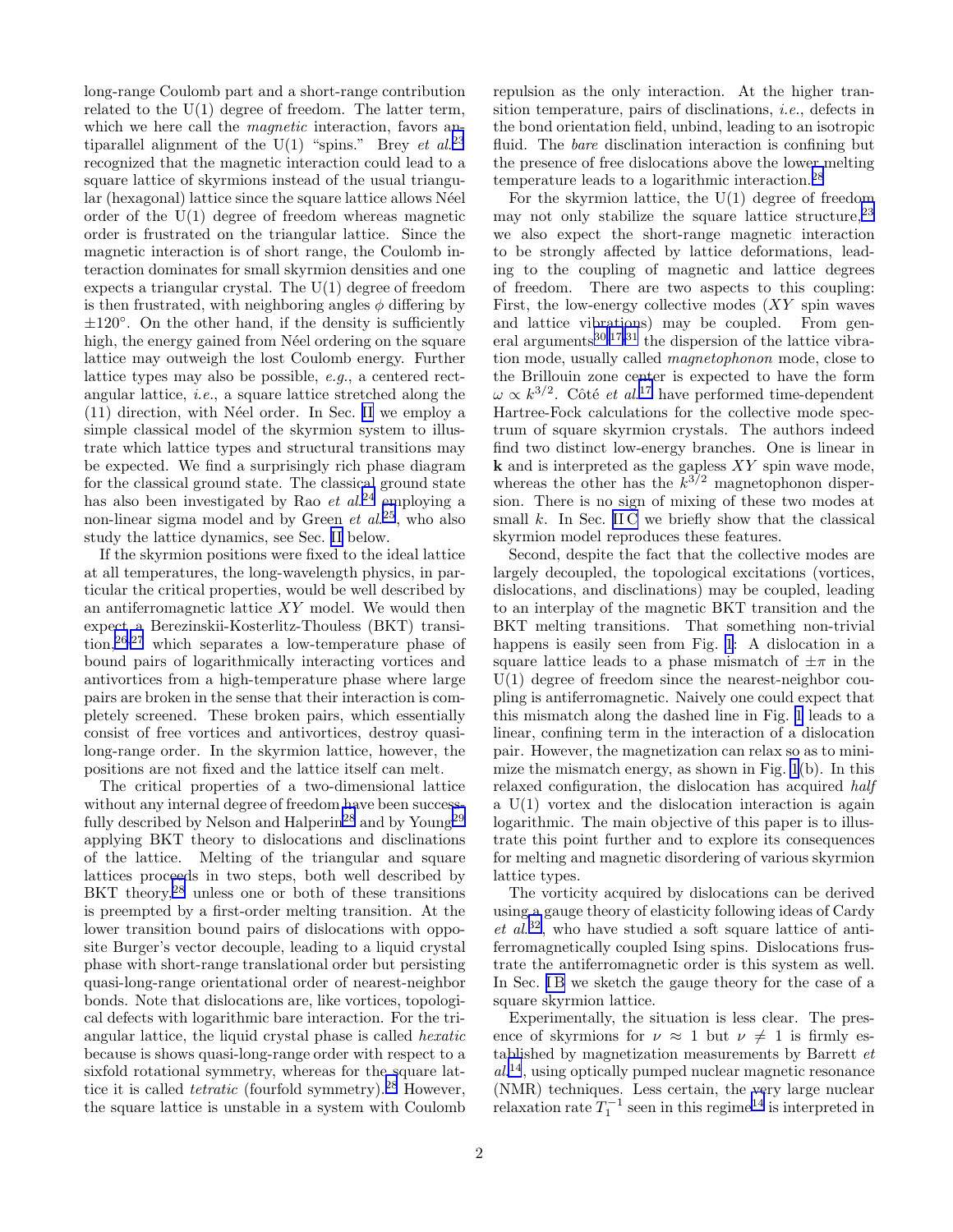<span id="page-2-0"></span>terms of the gapless  $XY$  magnon mode.<sup>[17](#page-12-0)</sup> This mode couples strongly to the nuclear spins because of its large  $S^{x,y}$ components and its gaplessness. This coupling opens a channel for rapid spin-lattice relaxation of nuclear spins. In these experiments<sup>[14](#page-12-0)</sup> the skyrmions are probably usually in a liquid state. Nevertheless the gapless  $XY$  mode is presumably still present as an overdamped mode.

Bayot *et al.*<sup>[15](#page-12-0)</sup> find a strongly enhanced specific heat  $C$ for  $\nu \approx 1$ , which suggests strong coupling between electronic and nuclear spins so that the large specific heat of the nuclear spins is in fact measured. Again, a plausible coupling mechanism is provided by the gapless  $XY$ magnons. The filling factor dependence of  $C$  is consistent with this picture.[15](#page-12-0) The temperature dependence of  $C$  shows a sharp peak at very low  $T$ . This peak may indicate a skyrmion lattice melting transition. Our so far quite speculative interpretation is the following: Neglecting the skyrmions for a moment, the Zeeman energy of nuclear spins within the quantum well containing the two-dimensional electron gas is (Knight) shifted because of their coupling to the polarized electron gas. Outside of the quantum well there is no such Knight shift and the mismatch in the Zeeman energy prevents the spins within and outside of the well from coming into thermal equilibrium. If skyrmions are present in a liquid state they move around, leading to motional narrowing and an averaged, but still finite, Knight shift within the well. In a lattice state, however, there are regions around the skyrmions where the electronic magnetization is perpendicular to the external field and the Knight shift vanishes. The nuclear spins outside of the well can come into equilibrium with the nuclei in these regions. Hence, specific heat measurements suddenly see the nuclei outside of the quantum well when a skyrmion lattice forms. Below the transition the apparent specific heat drops off again, which may indicate that the coupling is strong only in the vicinity of the transition where critical slowing down causes the electronic motion time scale to pass through the NMR time scale. To our knowledge, these  $experiments<sup>15</sup>$  $experiments<sup>15</sup>$  $experiments<sup>15</sup>$  are the only ones showing signs of a finitetemperature phase transition in a single-layer quantum Hall system. Recent experiments using resonant inelastic light scattering off *double-layer* systems<sup>[11](#page-12-0)</sup> also show signs of a finite-temperature transition.<sup>[11](#page-12-0),[12](#page-12-0)</sup>

The objective of this paper is to illustrate several of the points raised above, in particular we wish to explore the consequences of the vorticity acquired by lattice defects for the melting and magnetic disordering transitions of skyrmion lattices. In Sec. [III](#page-7-0) we study these transitions for several possible lattice types. We introduce a generalized BKT renormalization group theory for a Coulomb gas with more than one species of particle carrying more than one kind of charge. The specific lattice types we study are motivated by the possible ground states of the simple classical skyrmion model of Sec. [II](#page-3-0). It should be kept in mind, however, that the BKT theory does not depend on any particular model.

### B. Gauge Theory of Elasticity for the Skyrmion Lattice

Following Cardy  $et$   $al$ <sup>[32](#page-12-0)</sup> we here formulate a gauge theory for the magnetic and elastic energy of a square skyrmion lattice, *i.e.*, a soft square lattice with an  $XY$ degree of freedom. Other skyrmion lattice types can be treated similarly. Let  $S(\mathbf{R}) \equiv e^{i\phi(\mathbf{R})}$  be the XY spin field, where  **is a lattice vector. We define a magnetic** order parameter

$$
\Phi(\mathbf{R}) \equiv S(\mathbf{R}) e^{i\pi(r_x + r_y)/a}, \qquad (1)
$$

where  $r(R)$  is the actual position of the skyrmion belonging to the ideal lattice vector  **and**  $a$  **is the lattice** constant. This picture breaks down in the presence of free disclinations, *i.e.*, above the upper melting transition, because then the  $x$  and  $y$  components of the position vector r are no longer well-defined. The additional phase factor turns the spins on one sublattice through  $\pi$ , thereby mapping the antiferromagnet onto a ferromagnet. In the presence of dislocations this is not possible: The phase factor is no longer unique and  $\Phi(\mathbf{R})$  cannot be both continuous and single-valued. Using a continuum notation, the exchange energy is

$$
H_{\text{ex}} = \int d^2 R \,\rho \, (\mathbf{\nabla}\Phi)^* (\mathbf{\nabla}\Phi). \tag{2}
$$

Next, we define two translational order parameters

$$
\Psi_x(\mathbf{R}) \equiv e^{i2\pi r_x/a},\tag{3}
$$

$$
\Psi_y(\mathbf{R}) \equiv e^{i2\pi r_y/a}.\tag{4}
$$

Although  $r(R)$  is not continuous and single-valued in the presence of dislocations, the fields  $\Psi_{x,y}$  are. Continuum elastic theory yields the elastic energy of a square lattice.<sup>[33](#page-12-0)</sup>

$$
H_{\rm el} = \int d^2 R \left( \mu u_{ij} u_{ij} + \frac{\lambda}{2} u_{ii} u_{jj} + \nu u_{xx} u_{yy} \right) \tag{5}
$$

where summation over repeated indices is implied and

$$
u_{ij} \equiv \frac{1}{2} \left( \frac{\partial r_i}{\partial R_j} + \frac{\partial r_j}{\partial R_i} \right). \tag{6}
$$

The last term in the elastic energy would be absent for a triangular crystal or an isotropic medium.<sup>[33](#page-12-0)</sup> Expressing the  $u_{ij}$  in terms of derivatives of the fields  $\Psi_{x,y}$  and integrating by parts, the elastic energy becomes

$$
H_{\rm el} = \int d^2 R \frac{a^2}{8\pi^2} \left( \mu \left( \nabla \Psi_i \right)^* (\nabla \Psi_i) \right. \n+ (\mu + \lambda) \left[ (\partial_x \Psi_x)^* (\partial_x \Psi_x) + (\partial_y \Psi_y)^* (\partial_y \Psi_y) \right] \n+ (\mu + \lambda + \nu) \left[ \Psi_x (\partial_x \Psi_x)^* \Psi_y^* (\partial_y \Psi_y) \right. \n+ \Psi_y (\partial_y \Psi_y)^* \Psi_x^* (\partial_x \Psi_x) \right].
$$
\n(7)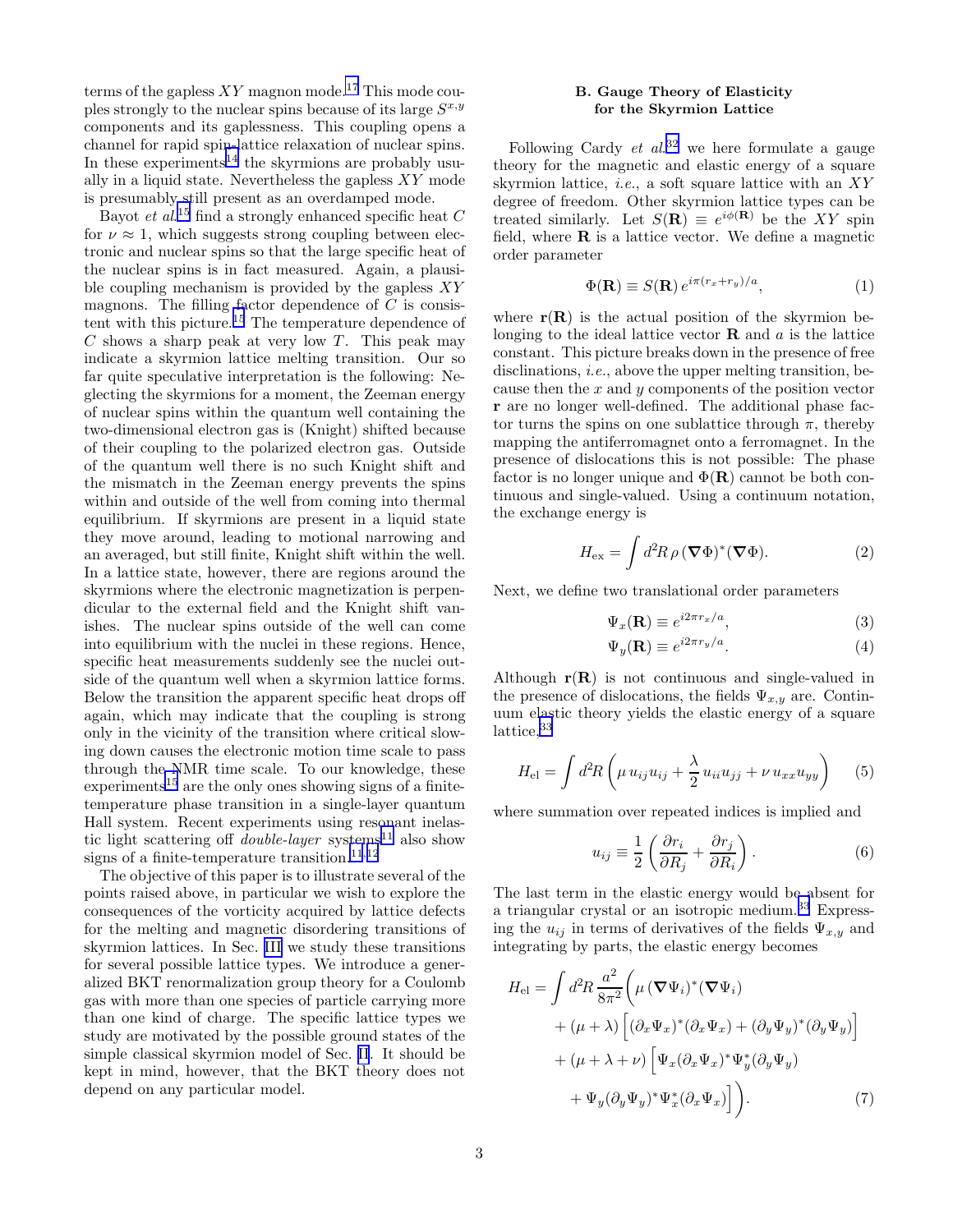<span id="page-3-0"></span>The long-range Coulomb repulsion in the skyrmion lattice drives the Lamé coefficient  $\lambda$  to infinity—the lattice is incompressible.<sup>[34](#page-12-0),[35](#page-12-0)</sup> Thus only the first term on the right-hand side of Eq. [\(7](#page-2-0)) is relevant (the other terms may introduce constraints on  $\Psi_{x,y}$ , which we ignore in the following since they do not affect our argument).

A translation in the  $x(y)$  direction leads to phase factors in  $\Psi_x$  ( $\Psi_y$ ) and in  $\Phi$ . A spin rotation leads to a phase factor in  $\Phi$  alone. We can express the symmetries under translation and spin rotation as gauge symmetries: We introduce three two-component gauge fields  $\mathbf{A}_0$ ,  $\mathbf{A}_x$ , and  $\mathbf{A}_y$  and write the energy  $H \equiv H_{\text{ex}} + H_{\text{el}}$  as

$$
H = \int d^2 R \left[ \rho \left| \left( \nabla - i \mathbf{A}_0 - \frac{i}{2} \mathbf{A}_x - \frac{i}{2} \mathbf{A}_y \right) \Phi \right|^2 \right] \tag{8}
$$

$$
+\frac{a^2\mu}{8\pi^2}\left|(\boldsymbol{\nabla}-i\mathbf{A}_x)\Psi_x\right|^2+\frac{a^2\mu}{8\pi^2}\left|(\boldsymbol{\nabla}-i\mathbf{A}_y)\Psi_y\right|^2\bigg].
$$

This Hamiltonian is invariant under gauge transformations with respect to any of the three gauge fields:

$$
\mathbf{A}_0 \to \mathbf{A}_0 + \nabla \theta_0, \quad \Phi \to e^{i\theta_0} \Phi,
$$
\n(9)

$$
\mathbf{A}_x \to \mathbf{A}_x + \nabla \theta_x, \quad \Phi \to e^{i\theta_x/2} \Phi, \quad \Psi_x \to e^{i\theta_x} \Psi_x, \tag{10}
$$

$$
\mathbf{A}_y \to \mathbf{A}_y + \nabla \theta_y, \quad \Phi \to e^{i\theta_y/2} \Phi, \quad \Psi_y \to e^{i\theta_y} \Psi_y. \tag{11}
$$

These three transformations correspond to spin rotation, translation in the  $x$  direction, and translation in the  $y$ direction, respectively. The matter fields  $\Phi$ ,  $\Psi_x$ , and  $\Psi_y$ in the Hamiltonian, Eq. (8), are only coupled through the gauge fields.

We now discuss the topological defects in this theory. Magnetic vortices, *i.e.*, vortices in  $\Phi$ , are threaded by one flux quantum with regard to  $A_0$ . Dislocations correspond to topological defects in  $\Psi_x$  or  $\Psi_y$ , depending on the Burger's vector orientation. The elementary defect in, say,  $\Psi_x$  is a unit vortex. It is threaded by one flux quantum in  $\mathbf{A}_x$ . This seems to make the field  $\Phi$ multi-valued since its phase changes by  $\pi$  if one moves around the vortex. However, if the  $XY$  spin part S in Φ itself contains half a vortex (or antivortex) the order parameter  $\Phi$  is again single-valued and continuous. This corresponds to  $\pm 1/2$  flux quanta in  $A_0$ . Thus we reobtain the result already discussed in Sec. [I A](#page-0-0): Dislocations each acquire  $\pm 1/2$  magnetic vortex.

## II. CLASSICAL MODEL FOR THE SKYRMION LATTICE

In the present section we formulate a simple classical model for the interacting skyrmion system. We use this model to obtain (a) the classical ground state of the skyrmion lattice for a wide range of values of the skyrmion density and the magnetic interaction strength, and (b) the spectrum of low-lying collective excitations. This model should represent the physics of the real skyrmion lattice at least qualitatively, and even quantitatively at low density. This section is meant to illustrate some of the properties to be expected for the skyrmion lattice without introducing irrelevant technical complications. Furthermore, we wish to motivate the choice of lattice types studied on a more general level in Sec. [III](#page-7-0).

#### A. Model

The main idea is to take the correct limit of the twoskyrmion interaction at large distances and treat the skyrmion system as a classical gas of point particles having this interaction at all separations. We thus keep only the respective leading-order terms for large separations of both the interaction contribution independent of the XY degree of freedom and of the contribution depending on this degree of freedom, and we neglect three-, four-, etc. body interactions. This model should be valid at low skyrmion densities.

We start from the classical non-linear sigma model for the magnetization,  $36,37$  $36,37$  $36,37$  which has been successfully applied to quantum Hall ferromagnets.<sup>[16](#page-12-0),[10](#page-12-0)</sup> Abolfath  $et$ al. [38](#page-12-0) have recently discussed the applicability of this classical field theory and compared its predictions with microscopic results. The magnetization is represented by a normalized three-component vector field  $m(r)$ . The relevant terms in the Lagrangian read

$$
L = \frac{\hbar}{4\pi\ell^2} \int d^2r \,\mathbf{A[m]} \cdot \partial_t \mathbf{m} - \frac{\rho_s}{2} \int d^2r \,(\partial_i m_\mu)(\partial_i m_\mu) + \frac{\rho g^* \mu_B B}{2} \int d^2r \,m_3(\mathbf{r}) - \frac{e^2}{2\epsilon} \int d^2r \,d^2r' \,\delta\rho(\mathbf{r}) \frac{1}{|\mathbf{r} - \mathbf{r}'|} \delta\rho(\mathbf{r}'), \tag{12}
$$

where  $\mathbf{A}[\mathbf{m}]$  is the vector potential of a magnetic mo-nopole at the origin in spin (m) space,<sup>[13](#page-12-0)</sup>  $\partial_t$  is a time derivative, and

$$
\delta \rho \equiv -\frac{1}{8\pi} \epsilon_{ij} \mathbf{m} \cdot (\partial_i \mathbf{m} \times \partial_j \mathbf{m}) \tag{13}
$$

is the topological (Pontryagin) density. Greek indices always run over three values and latin ones over two. The first term is the usual Berry phase, and the other three stem from exchange, Zeeman, and Coulomb interaction, respectively. The Coulomb term reflects the fact that skyrmions carry electrical charge.

In the absence of Zeeman and Coulomb interactions, the ground-state solution for a single skyrmion is known analytically.[20](#page-12-0) It is scale invariant and for large distances  $r = |\mathbf{r}|$  from the skyrmion center the in-plane components of **m** fall off as  $m_j \propto r_j/r^2$ . Rotation around the z axis gives a different ground-state solution, reflecting the completely broken SO(3) symmetry.

Switching on the Zeeman interaction, scale invariance is broken since the Zeeman term prefers a small skyrmion.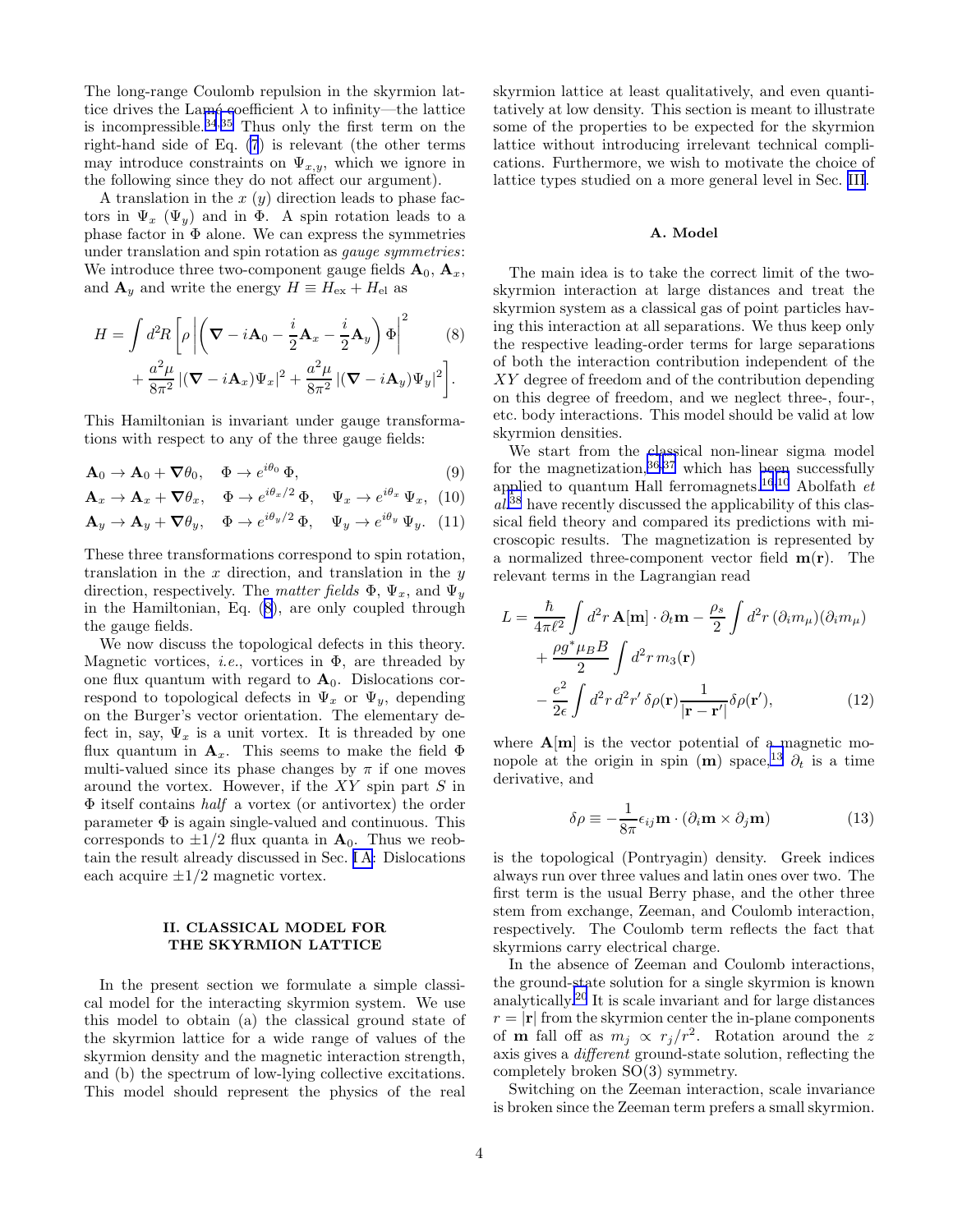<span id="page-4-0"></span>Far away from the skyrmion center we can expand the exchange and Zeeman terms in the Lagrangian, Eq. [\(12\)](#page-3-0), up to second order in the small in-plane components  $m_i$ of the magnetization,  $31$ 

$$
E \cong \int d^2r \left[ \frac{\rho_s}{2} (\partial_i m_j)(\partial_i m_j) + \frac{\rho g^* \mu_B B}{2} m_j m_j \right]. \tag{14}
$$

The resulting Euler-Lagrange equation

$$
-\partial_i \partial_i m_j + \frac{\rho g^* \mu_B B}{2} m_j = 0 \tag{15}
$$

has a vortex solution with  $31$ 

$$
m_j \propto \frac{r_j}{r^{3/2}} e^{-\kappa r} \tag{16}
$$

for  $j = 1, 2$ . This expression is valid for  $r \gg 1/\kappa$ , where  $\kappa^2 = \rho g^* \mu_B B / 2 \rho_s$ . Again the in-plane components can be rotated through any angle  $\phi$ . By inserting **m** into Eq. [\(12](#page-3-0)) it is seen that the energy-density contributions of both the exchange and the Zeeman term fall off as  $r^{-1}e^{-2\kappa r}$ . Taking the Coulomb interaction into account, its leading-order contribution to the energy density also behaves like  $r^{-1}e^{-2\kappa r}$ . Thus all three energy contributions are equally relevant at large  $r$  and Coulomb interaction does not destroy the functional form of Eq. (16) but does change the value of  $\kappa$ .

In calculating the interaction energy we assume that the two-skyrmion state with one skyrmion at the origin and the other at s is well described by

$$
m_j(\mathbf{r}) = m_j^{\text{single}}(\mathbf{r}) + R_{jk}(\phi) m_k^{\text{single}}(\mathbf{r} - \mathbf{s}) \tag{17}
$$

for  $j = 1, 2$ . The component  $m_3$  is determined by  $|\mathbf{m}| =$ 1. This ansatz only gives errors of higher order in  $e^{-\kappa s}$ for large separations. Here,

$$
R_{jk}(\phi) = \begin{pmatrix} \cos \phi & \sin \phi \\ -\sin \phi & \cos \phi \end{pmatrix}
$$
 (18)

rotates the in-plane m components of one of the skyrmions through an angle  $\phi$ . We find the interaction potential by inserting m into the potential energy part of Eq.([12\)](#page-3-0) and subtracting the energies of two isolated skyrmions. We are interested in the limiting form for large separations s.

The exchange contribution to the interaction is the only one depending on the angle  $\phi$ . Using a multipole expansion and integrating over r we find, to leading order, the exchange contribution  $E_{\text{exch}} \propto \cos \phi e^{-\kappa s}/\sqrt{s}$ , where the coefficient of proportionality is positive. The contribution from the Zeeman term does not depend on  $\phi$  and is exponentially small for large separations. We neglect it compared to the Coulomb interaction, below, since we only keep the leading  $\phi$  dependent and the leading  $\phi$  independent term. For  $\nu = 1$  the leading contribution from the Coulomb interaction is  $e^2/\epsilon s$ , where  $\epsilon$  is the dielectric constant of the material. There are higher multipole terms, which fall off at least as  $1/s<sup>3</sup>$  and are neglected compared to the  $1/s$  term.

#### B. Ground states

As long as the skyrmion density is small, we expect the interaction to be dominated by the two-particle largeseparation terms found above. Our approximation for the energy per skyrmion of a skyrmion lattice is

$$
E = E_C + E_{XY} \tag{19}
$$

with

$$
E_C = \frac{e^2}{2\epsilon} \sum_{\mathbf{R}\neq 0} \frac{1}{R} - E_0,
$$
\n(20)

$$
E_{XY} = \frac{g_{XY}}{2} \sum_{\mathbf{R} \neq 0} \cos(\phi_{\mathbf{R}} - \phi_0) \frac{e^{-R/\xi_{XY}}}{\sqrt{R}},\tag{21}
$$

where R runs over all skyrmion positions in the lattice except  $\mathbf{R} = 0$ ,  $E_0$  is an infinite constant from the Coulomb interaction with the neutralizing background,  $g_{XY} > 0$  denotes the strength of the magnetic interaction,  $\phi_{\mathbf{R}}$  is the angle of rotation of the skyrmion at  $\mathbf{R}$ , and  $\xi_{XY} \equiv 1/\kappa$  is the range of the magnetic interaction.

The long-range Coulomb interaction is not easy to sum over. The main idea of how to make this summation well-behaved is due to Ewald<sup>[39](#page-12-0)</sup> and has been successfully applied to two-dimensional crystals:[40](#page-12-0),[35](#page-12-0),[41](#page-12-0) The lattice sum is split into a rapidly converging part and a long-range part, which is mapped onto a rapidly converging sum over the reciprocal lattice. Here, we quote a more gen-eral result,<sup>[40](#page-12-0),[41](#page-12-0)</sup> which will be useful later: If the  $\overline{R}$  are summed over a two-dimensional Bravais lattice then

$$
e^{i\mathbf{k}\cdot\mathbf{s}} \sum_{\mathbf{R}} \frac{e^{-i\mathbf{k}\cdot(\mathbf{R}+\mathbf{s})}}{|\mathbf{R}+\mathbf{s}|} - \frac{1}{s} = \sqrt{n} \sum_{\mathbf{G}} e^{i(\mathbf{G}+\mathbf{k})\cdot\mathbf{s}} \Phi\left(\frac{|\mathbf{G}+\mathbf{k}|^2}{4\pi n}\right) + \sqrt{n} \sum_{\mathbf{R}\neq 0} e^{-i\mathbf{k}\cdot\mathbf{R}} \Phi(\pi n |\mathbf{R}+\mathbf{s}|^2) + \sqrt{n} \Phi(\pi n s^2) - \frac{1}{s},
$$
(22)

where  $G$  are the reciprocal lattice vectors,  $n$  is the number density, and  $\Phi(x) \equiv \sqrt{\pi/x} \operatorname{erfc}(\sqrt{x})$  with the comple-mentary error function erfc.<sup>[42](#page-12-0)</sup> Equation  $(22)$  only works for a Bravais lattice, lattices with a basis need special consideration. The magnetic structure is irrelevant here, since the Coulomb interaction does not depend on  $\phi_{\mathbf{R}}$ .

The simple sum over Coulomb interactions is obtained in the limit  $s \to 0$ ,  $k \to 0$ , where the two sums on the right hand side can be cast into one,

$$
E_C = \frac{e^2}{\epsilon} \sum_{\mathbf{R} \neq 0} \frac{\text{erfc}(\sqrt{\pi n}R)}{R} - \frac{2e^2 \sqrt{n}}{\epsilon}.
$$
 (23)

Now all lattice sums are rapidly converging and we can calculate the energy accurately. We write the energy per skyrmion in a dimensionless form,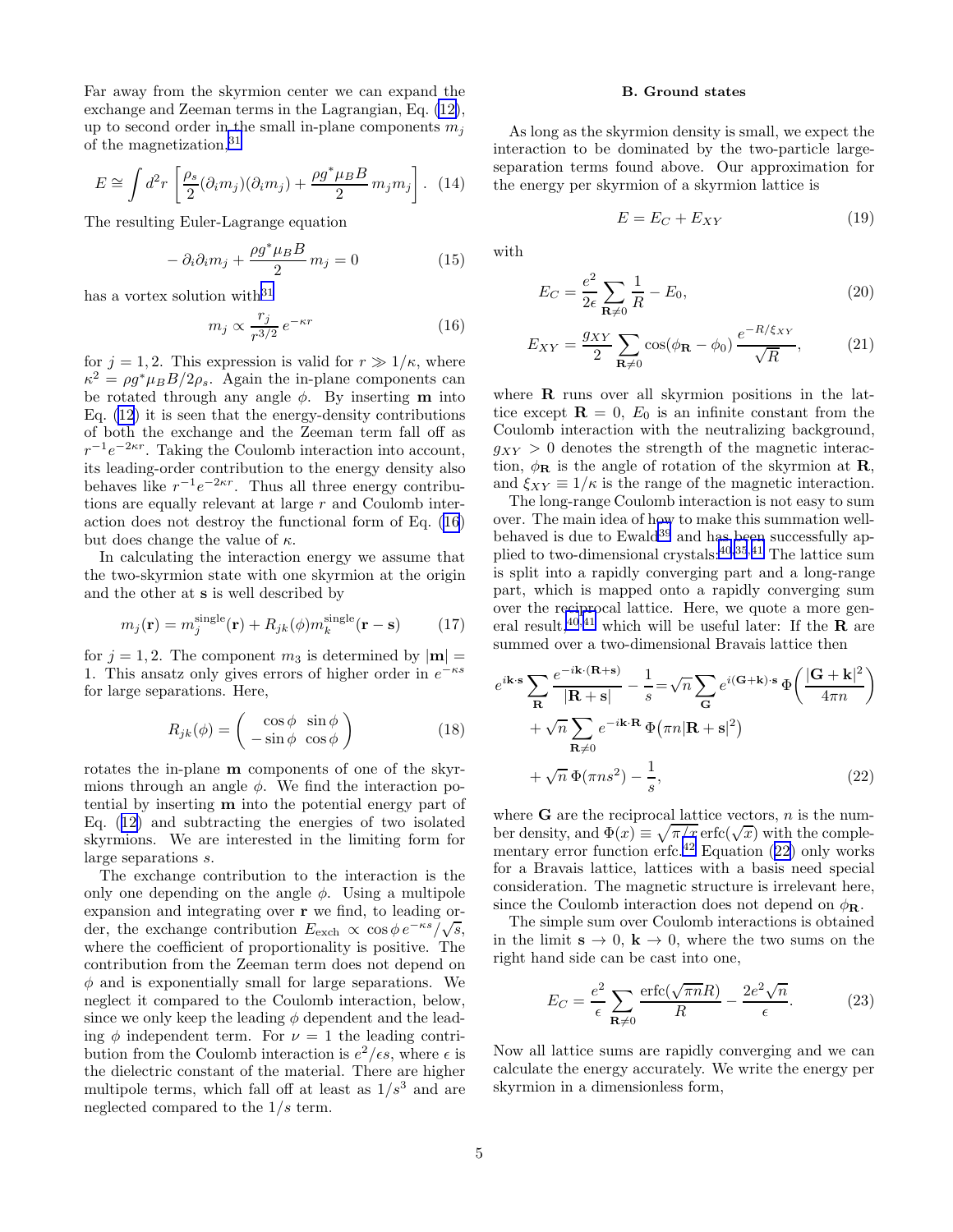<span id="page-5-0"></span>
$$
\tilde{E} \equiv \frac{E}{e^2 \epsilon^{-1} \sqrt{n}} = \sum_{\mathbf{r} \neq 0} \frac{\text{erfc}(\sqrt{\pi}r)}{r} - 2
$$

$$
+ \frac{1}{2\alpha} \sum_{\mathbf{r} \neq 0} \cos(\phi_{\mathbf{r}} - \phi_0) \frac{e^{-r/\beta}}{\sqrt{r}} \qquad (24)
$$

with

$$
\mathbf{r} \equiv \sqrt{n}\,\mathbf{R},\tag{25}
$$

$$
\alpha \equiv e^2 n^{1/4} / \epsilon g_{XY},\tag{26}
$$

$$
\beta \equiv \sqrt{n} \, \xi_{XY},\tag{27}
$$

which are all dimensionless. Note that  $\beta^2$  is the density in units derived from the range of the magnetic interaction and  $\beta/\alpha^2 = \xi_{XY} g_{XY}^2 \epsilon^2/e^4$  is a measure of the relative strength of the magnetic interaction and does not depend on density. We expect this model to be quantitatively correct for small densities,  $\beta^2 \ll 1$ .

The classical ground state for given  $\alpha$ ,  $\beta$  is determined by minimizing the energy (24). Thus we have to compare  $E$  for all reasonable two-dimensional lattice structures, taking the magnetic order into account. Besides the triangular lattice with frustrated antiferromagnetic order and the square lattice with Néel order<sup>[23](#page-12-0)</sup> we have also obtained ground state energies for the simple rectangular, the centered rectangular, and the oblique lattice, thereby covering all two-dimensional Bravais lattices,[40](#page-12-0) all with Néel order, and the honeycomb lattice, which is also bipartite but is not a Bravais lattice. We cannot strictly exclude the possibility of more complicated ground states but have not found any other likely candidate. In the cases of the rectangular and oblique lattices, the lattice is characterized by one and two, respectively, continuous parameters in addition to its space group (Bravais lattice type). For example, the simple rectangular lattice has the anisotropy  $\eta$ , defined as the ratio of the lattice constants in the (10) and (01) directions, as an additional parameter. To find the ground state, these parameters have to be optimized.

Equation([23\)](#page-4-0) is not applicable to the honeycomb lattice since it is not a Bravais lattice. However, its Coulomb energy  $E_C^H$  can be expressed in terms of the triangularlattice Coulomb energy  $E_C^T$ .<sup>[43](#page-12-0)</sup> Taking the different densities into account, we find the dimensionless energy  $\tilde{E}_C^H = (1 + \sqrt{3})/(2\sqrt{2}) \tilde{E}_C^T$ . The Coulomb energies of the parameter-free lattices are  $\tilde{E}_C^S = -1.95013$  for the square lattice,  $\tilde{E}_C^T = -1.96052$  for the triangular lattice, and  $\tilde{E}_C^H = -1.89371$  for the honeycomb lattice. The first two were also found in Ref. [40](#page-12-0).

We map out the ground-state phase diagram in Fig. [2](#page-13-0) by following the various transition lines, *i.e.*, lines of equal energy of two lattice types.[43](#page-12-0) We then discard lines that do not separate two regions with different ground states. The thin lines denote continuous transitions, whereas the heavy lines show first-order transitions.<sup>[43](#page-12-0)</sup> Recall that our approximation becomes doubtful for  $\beta^2 \sim$ 1, i.e., towards the right edge of the diagram.

The phase diagram, Fig. [2](#page-13-0), is quite rich. For example, there is a region where the ground state is a honeycomb lattice. In its region of stability, it is even less frustrated than the square lattice for our model interaction. In the upper left corner we find a very anisotropic ground state consisting of widely separated chains of skyrmions. Another interesting feature is the critical point on the square–simple rectangular line. Probably more relevant for real systems is the appearance of a centered rectangular phase (a square lattice stretched along the diagonal) everywhere between the triangular and square lattices. It should be possible to experimentally see this two-step transition upon varrying  $\nu$ . Real skyrmion systems probably live in the lower part of the phase diagram since the magnetic interaction cannot be made arbitrarily large in experiment. The parameter  $\beta/\alpha^2$  can be increased by reducing the Zeeman interaction and thereby increasing the skyrmion size  $\xi_{XY}$ . Experimentally, this can be done by applying hydrodynamic pressure. It is easier to increase the Zeeman interaction, reducing  $\beta/\alpha^2$ , by applying a in-plane magnetic field component. We roughly estimate that  $\beta/\alpha^2$  is smaller than unity in real systems. The transition lines show an upturn to larger magnetic interactions at the right edge of the phase diagram, Fig. [2](#page-13-0). Although this may be an artifact of our approximation  $\beta^2 \ll 1$ , it is interesting to note that a similar reentrance of a triangular phase is found in Ref. [24.](#page-12-0)

The phase diagram is rather robust against changes in the exact form of the magnetic interaction. For example, the phase diagram for a simple exponential magnetic interaction is qualitatively identical to Fig. [2.](#page-13-0) This robustness indicates that the errors made by neglecting higher-order terms in the magnetic interaction are typically small.

Rao et al.<sup>[24](#page-12-0)</sup> use a variational classical non-linear sigma model approach to find the classical ground states of the skyrmion lattice. They only consider the square and triangular lattices and consequently do not find the other phases, in particular the centered rectangular lattice. Their method has the advantage that the skyrmion size is optimized for given density and lattice type. The single skyrmion magnetization used in Ref. [24](#page-12-0) does not approach the correct limit at large distances but according to the above argument this should not change the results qualitatively. However, at low density a ferro $magnetically$  ordered triangular lattice is found<sup>[24](#page-12-0)</sup> which appears to be inconsistent with the large separation limit of the exchange interaction, Eq.([21](#page-4-0)).

#### C. Dynamics

We now briefly turn to the low-energy collective excitations of the skyrmion lattice. As noted above, the  $U(1)$  degree of freedom leads to the appearance of a gapless XY spin wave mode, whereas displacements of the skyrmions lead to a magnetophonon mode. The usual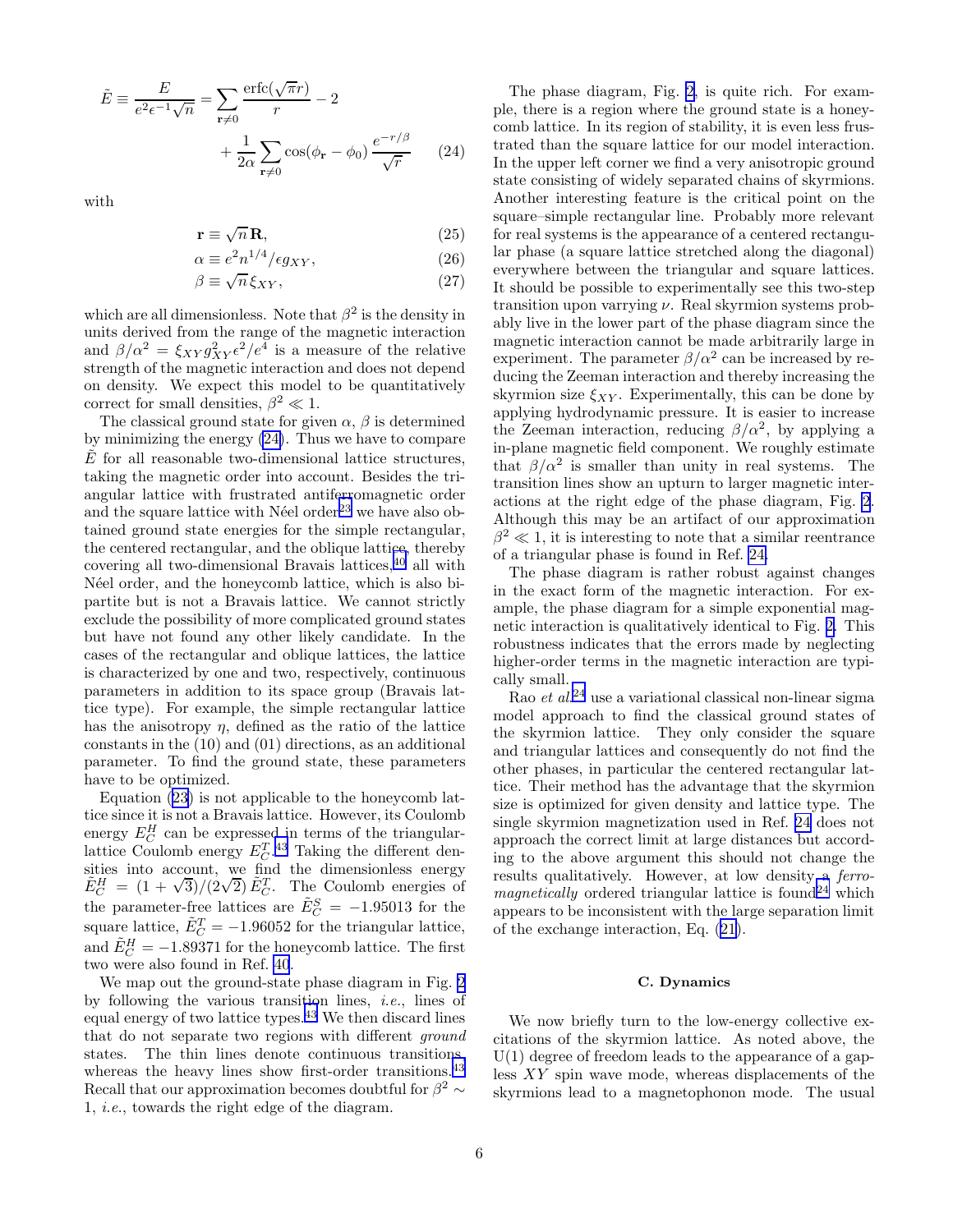<span id="page-6-0"></span>ferromagnetic spin wave mode is gapped at the Zeeman energy. This mode is expected to mix with the XY mode, except at  $\mathbf{k} = 0$ . This effect cannot be reproduced by the present model where the  $S<sup>z</sup>$  spin components are completely integrated out. Thus the magnon dispersion is only reliable for the long-wavelength acoustical modes.

We denote the displacements of skyrmions from their ground state positions by  $\mathbf{u} = (u_1, u_2)$  and the deviation of the angle  $\phi$  from its ground state by  $u_0$ . Then we expand the potential energy Eq. [\(19](#page-4-0)) up to second order in  $u_{\mu}$ . To describe dynamics we also have to know the leading time-derivative terms in the Lagrangian. The term for displacements can be derived from the original Lagrangian, Eq.  $(12)$ .<sup>[44](#page-12-0),[31](#page-12-0)</sup> In the limit of vanishing Landau level mixing the skyrmion mass vanishes so that the Berry phase term is the only relevant one. One does not normally find a second-order time derivative term in spin dynamics, but Hartree-Fock calculations<sup>[17](#page-12-0)</sup> clearly show that  $u_0$  obtains a mass, or rather a moment of inertia I. This can be understood as arising from having integrated out all the short-wavelength spin fluctuations in order to obtain an effective action for the collective coordinate  $u_0$ . There is also a Berry phase term associated with  $u_0$  but it is a total time derivative and thus irrelevant at the classical level. The kinetic terms in the Lagrangian are thus

$$
T = \frac{I}{2} \sum_{\mathbf{R},n} \dot{u}_0^n(\mathbf{R}) \dot{u}_0^n(\mathbf{R}) + \frac{\eta}{2} \sum_{\mathbf{R},n} \epsilon_{ij} u_i^n(\mathbf{R}) \dot{u}_j^n(\mathbf{R}). \quad (28)
$$

Here,  $\bf{R}$  is a Bravais lattice vector of the *magnetic* lattice, the superscript  $n = 0, 1, \ldots$  selects one skyrmion of the lattice basis, I is the moment of inertia of  $u_0^n(\mathbf{R})$ , and the coefficient  $\eta$  is<sup>[44](#page-12-0),[31](#page-12-0)</sup>  $\eta = e^*B$ , where  $e^* = \pm e$  is the skyrmion charge. Deriving the Euler-Lagrange equations and making a plane-wave ansatz,

$$
u_{\mu}^{n}(\mathbf{R}) = A_{\mu}^{n} e^{-i(\mathbf{k} \cdot \mathbf{R} - \omega t)}, \qquad (29)
$$

we find the equations of motion<sup>[43](#page-12-0)</sup>

$$
0 = \begin{cases} I\omega^2 A_0^n & \text{for } \mu = 0\\ -i\eta \omega \epsilon_{\mu j} A_j^n & \text{for } \mu \neq 0 \end{cases}
$$

$$
-\sum_{n'} \left[ K_{\mu\nu}^{nn'}(0) A_{\nu}^n - K_{\mu\nu}^{nn'}(\mathbf{k}) A_{\nu}^{n'} \right]
$$
(30)

with the dynamical matrix

$$
K_{\mu\nu}^{nn'}(\mathbf{k}) \equiv \sum_{\mathbf{R}} e^{-i\mathbf{k}\cdot\mathbf{R}} \frac{\partial^2}{\partial s_\mu \partial s_\nu}
$$
  
 
$$
\times E(\mathbf{R} + \mathbf{c}^n - \mathbf{c}^{n'} + \mathbf{s}, \phi^n - \phi^{n'} + s_0)\Big|_{\mathbf{s}=0, s_0=0}.
$$
 (31)

Here,  $E$  is the potential energy per skyrmion, Eq. [\(19\)](#page-4-0),  $\mathbf{c}^n$  denotes the position of skyrmion n within the unit cell, and  $\phi^n$  is its XY angle.

We can now address the question of mixing of magnetophonon and XY magnon modes. Matrix elements mixing displacements and rotations of the XY angle ( $\mu = 0$ ) and  $\nu \neq 0$  or *vice versa*) stem from the magnetic interaction alone and contain a first-order derivative of  $cos(\phi^n - \phi^0)$ , *i.e.*,  $sin(\phi^n - \phi^0)$ , as a factor. Thus for any lattice with  $\phi^n \in \{0, \pi\}$  (square, rectangular, oblique, honeycomb) these matrix elements vanish. Of the lattices considered above, only the triangular shows any mixing of XY magnons and magnetophonons in our model.

Here we only show results for the square lattice. The contribution from the magnetic interaction can be summed directly, whereas for the Coulomb interaction we need the second derivatives of Eq. [\(22](#page-4-0)). The magnetophonon and XY magnon dispersions for  $\beta^2 = 0.1$  and  $\beta/\alpha^2 = 1$  are shown along directions of high symmetry in the magnetic Brillouin zone in Fig. [3](#page-13-0). There are only two instead of four magnetophonon modes in the magnetic (folded-back) zone since  $u_1^n$  and  $u_2^n$  are canonically conjugate and thus do not lead to independent modes. The dispersion of the lower magnetophonon mode for small **k** is indeed of the form  $\omega \propto k^{3/2}$ , whereas the magnon mode is linear. Note that the optical magnetophonon branch shows a minimum at the zone center, a feature previously seen in Hartree-Fock calculations.[17](#page-12-0),[45](#page-12-0) We see that our simple model reproduces the main qualitative features of the collective mode spectrum and conclude that it captures the essential physics.

The dispersion relations can be used to reintroduce at least part of the quantum effects into our model by taking the zero-point energy  $\hbar \omega/2$  for all modes into account.<sup>[40](#page-12-0)</sup> This additional energy may favor certain lattice types and thus shift the transition lines. It may also lead to quantum melting. Furthermore, we could extract lowtemperature thermodynamic properties, such as the free energy, and with its help study structural phase transitions at finite temperatures. The harmonic approximation is, in principle, inconsistent with the description of melting, be it quantum or thermal, which is intrinsically non-linear. Nevertheless, estimates of melting temperatures could be found by calculating the amplitude of vibrations in this approximation and using a Lindemann-type criterion.<sup>[41](#page-12-0)</sup> In particular, we expect quantum melting due to soft modes in the vicinity of the continuous transition lines, e.g., the one between square and centered rectangular lattices.

The magnon and magnetophonon dispersions have also been studied by Green *et al.*<sup>[25](#page-12-0)</sup> This work is not easily comparable to real systems since the authors assume that the skyrmion shape is little affected by Zeeman and Coulomb interactions, which yields an incorrect expression for the interaction at large distances. Furthermore, they introduce a mass term into the displacement equation of motion and their magnetophonon frequencies are inversely proportional to the mass, which seems doubtful since the mass vanishes for vanishing Landau level mixing so that the physics is dominated by the Berry phase term. Two lattice types are considered in Ref. [25](#page-12-0): what we call the square lattice and the centered rectangular lattice, the latter with the angle between primitive lattice vectors fixed to  $\pi/3$ . The latter is structurally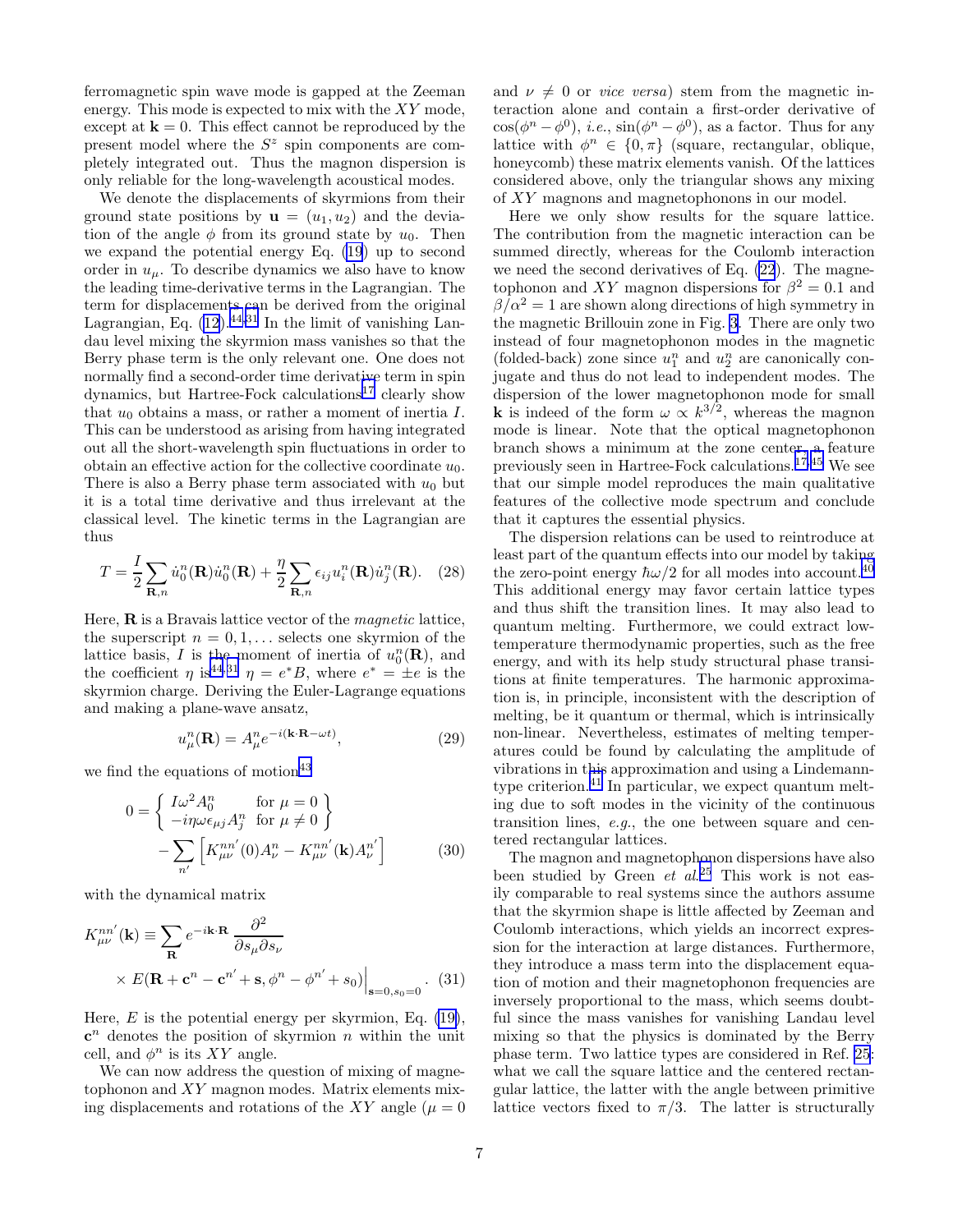<span id="page-7-0"></span>identical to the triangular lattice but has only two magnetic sublattices. The authors dispute the existence of a frustrated triangular phase<sup>[23](#page-12-0)</sup> but since they do not consider a triangular lattice with a three-skyrmion basis it is clear that they cannot find it.

If we go to higher temperatures, the harmonic approximation breaks down. In particular, topological excitations become important. They are believed to lead to the ultimate melting of the skyrmion crystal. In the following section we describe possible scenarios of melting.

## III. BEREZINSKII-KOSTERLITZ-THOULESS THEORY FOR SKYRMION LATTICE MELTING

In the present section, the central one of this paper, we discuss the melting transitions and intermediate phases of the lattice types discussed above. We use the framework of a suitably generalized BKT renormaliza-tion group theory<sup>[26](#page-12-0),[27](#page-12-0),[46](#page-12-0)</sup> since this theory is known to work well for the simpler problems of (i) an XY model on a rigid lattice and (ii) a soft lattice without additional degrees of freedom.<sup>[28](#page-12-0),[29](#page-12-0)</sup> More specifically, we employ a Coulomb gas language. BKT theory is a static theory so that the unconventional kinetic terms in the skyrmion Lagrangian, see, e.g., Eq.([28\)](#page-6-0), do not affect the results. We stress that this approach does not make reference to any special model for the interacting skyrmion system. There is one important caveat: The theory of Refs. [28](#page-12-0) and [29](#page-12-0) describes the system well if it shows BKT melting but does not say whether it actually does. The upper or both BKT melting transitions may be preempted by a first-order transition.

## A. Multiple-charge Coulomb gas

We first introduce a general model, which contains all relevant skyrmion lattices as special cases. This model is a two-dimensional continuum Coulomb gas with more than one species of particles carrying more than one charge. The dislocations and vortices are treated as classical point particles with logarithmic interactions. From continuum elasticity theory on finds that for the triangular lattice the interaction between two dislocations with Burger's vectors  $\mathbf{b}_1$  and  $\mathbf{b}_2$  and separation vector **r** is proportional to[47](#page-12-0),[28](#page-12-0),[29](#page-12-0),[35](#page-12-0)

$$
-\mathbf{b}_1 \cdot \mathbf{b}_2 \ln \frac{|\mathbf{r}|}{\tau} + \frac{(\mathbf{b}_1 \cdot \mathbf{r})(\mathbf{b}_2 \cdot \mathbf{r})}{\mathbf{r}^2},\tag{32}
$$

where the length scale  $\tau$  is given by the lattice spacing. For less symmetric lattice types this expression is not strictly correct but the leading, logarithmic term is always present.[29](#page-12-0) We here only keep the logarithmic term. The qualitative behavior and the universal jump in the stiffness are known to be unaffected by this. $28,29$  $28,29$  $28,29$ 

[However, the temperature dependence of the correlation length above the dislocation unbinding transition changes for the triangular lattice as a result of both the sub-leading term in Eq. (32) and the appearance of triplets of dislocations with vanishing total Burger's vector.[28](#page-12-0),[29](#page-12-0)]

As discussed in the introduction, dislocations attract partial vortices to minimize the energy resulting from the mismatch in the antiferromagnetic order. In a Coulomb gas language we have three charges: the vortex strength and the x and y components of the dislocation Burger's vector. These three charges correspond to the three gauge fields discussed in Sec. [I B](#page-2-0). A similar description can be used for the possible upper melting transition from a liquid crystal to an isotropic fluid. This transition is thought to be due to unbinding pairs of disclinations, which may again bind partial vortices.

The model is defined as follows: There are N species of particles, counted by  $n = 1, \ldots, N$ , which carry M charges  $q_n^1, \ldots, q_n^M$ . Each particle has an antiparticle with all charges inverted,  $q_n^m = -q_n^m$ , where we use the notation  $\overline{n}$  for the species of the antiparticle. The charges interact via the two-dimensional logarithmic Coulomb potential. The interaction between two particles of species n and  $n'$  at positions **r** and **r'** is then

$$
V = -\sum_{m=1}^{M} q_n^m q_{n'}^m \ln \frac{|\mathbf{r} - \mathbf{r}'|}{\tau}.
$$
 (33)

The charges have units of a square root of energy—the strength of the interaction is contained in  $q_n^m$ . Furthermore, we assume (i) that only a particle and its antiparticle can form a pair that is neutral with respect to all charges and (ii) that the whole system is neutral with respect to all charges. The number of n particles and  $\overline{n}$ antiparticles is then equal. Restriction (i) is in fact not crucial but simplifies the argumentation.

The usual Coulomb gas model for vortices in the XY model or a superfluid film is the case  $N = 1$ ,  $M = 1$ . Melting of a square lattice without additional degrees of freedom can be described by an  $N = 2$ ,  $M = 2$  Coulomb gas, which reduces to two independent, identical  $N = 1$ ,  $M = 1$  models since dislocations with Burger's vectors along the  $x$  and  $y$  axes, respectively, do not interact. Tupitsyn *et al.*<sup>[48](#page-12-0)</sup> have considered an  $N = 2$ ,  $M = 2$ model for merons in a double-layer quantum Hall system, but with a  $1/r$  interaction for one of the charges.

For the square skyrmion lattice we have  $M = 3$  charges and  $N = 5$  particle species. The charges correspond to the vortex strength  $(q_n^1)$ , the x component of the Burger's vector  $(q_n^2)$ , and its y component  $(q_n^3)$ . The charges of the particles are given in table [I.](#page-14-0) This table reflects the fact that dislocations bind  $+1/2$  or  $-1/2$  vortex.

We apply Kosterlitz' renormalization group formula-tion<sup>[27](#page-12-0)</sup> of BKT theory to the general N, M model. This approach has the advantage of being more rigorous and mathematically more transparent than, e.g., the original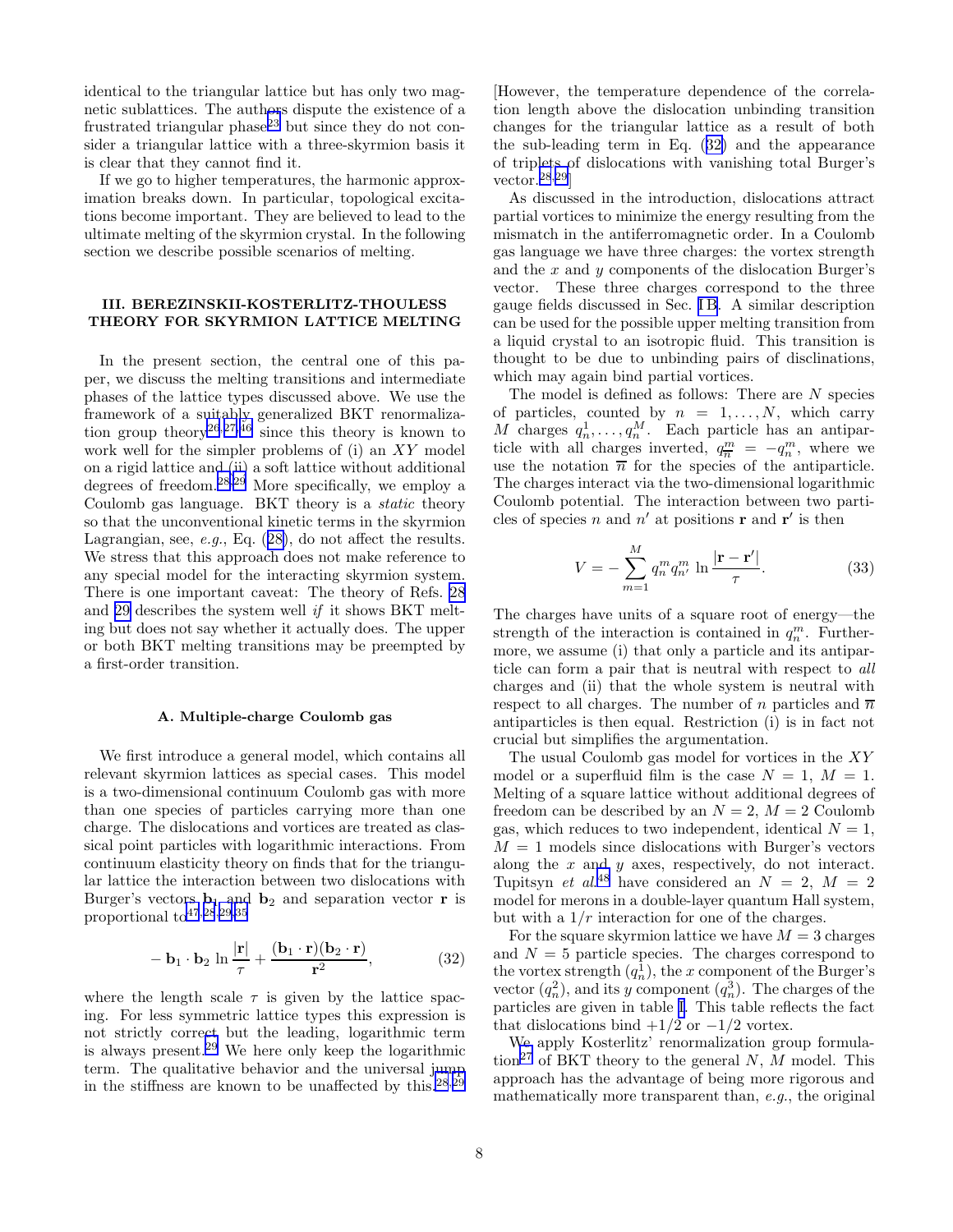<span id="page-8-0"></span>self-consistent screening approach.<sup>[26](#page-12-0),[46](#page-12-0)</sup> The renormalization procedure of Ref. [27](#page-12-0) consists of two steps: First, the smallest neutral pair is integrated out, and then the length scale  $\tau$ , the size of the smallest pairs, is rescaled. The procedure for the multiple-charge Coulomb gas is similar to the original case<sup>[27](#page-12-0)</sup> and is not given in detail.

The main approximation of the original theory<sup>[27](#page-12-0)</sup> is that the two particles with smallest separation are assumed to *always* form a neutral pair. This is reasonable since two particles which do not form a neutral pair have the same charge and thus repel each other. In our case this is not generally true: two particles which are not a neutral pair can even attract each other and form a non-neutral bound state. However, this arrangement will attract other particles until it is totally neutral. The approximation that the smallest pair is neutral is thus equivalent to neglecting neutral arrangements of more than two particles. The same problem arises for the triangular lattice without  $XY$  degree of freedom, where three elementary dislocations can have vanishing total Burger's vector.<sup>[29](#page-12-0)</sup> Depending on the  $q_n^m$  there can be neutral triplets, e.g.,  $(1\overline{2}3)$  in the above example, whereas in the  $N = 1$  case the simplest neutral arrangements except for pairs are quartets. Therefore the first neglected term in the renormalization group equations is of fourth order in the particle fugacities for both the XY model on a rigid lattice<sup>[49](#page-12-0)</sup> and the melting square lattice without XY degree of freedom, whereas it is of third order for the square skyrmion lattice.

The grand canonical partition function of the multiplecharge Coulomb gas is

$$
Z = \sum_{\mathcal{N}_1, ..., \mathcal{N}_N} \prod_{n=1}^N \left[ \frac{1}{(\mathcal{N}_n!)^2} \left( \frac{y_n}{\tau^2} \right)^{2\mathcal{N}_n} \right] \int_{D_1(\tau)} d^2 r_1 \dots
$$

$$
\int_{D_{2\mathcal{N}}(\tau)} d^2 r_{2\mathcal{N}} \exp\left( + \frac{\beta}{2} \sum_{i \neq j} \sum_{m=1}^M q_{n_i}^m q_{n_j}^m \ln \frac{|\mathbf{r}_i - \mathbf{r}_j|}{\tau} \right), \tag{34}
$$

where  $\mathcal{N}_n$  is the number of particles of species n (there is the same number of  $\overline{n}$  antiparticles),  $\mathcal{N} = \sum_{n} \mathcal{N}_n$ , the  $y_n$  are fugacities, the ranges of integration  $D_i(\tau)$  comprise the whole plane but exclude configurations with two particles closer than  $\tau$ , and the double sum  $\sum_{i \neq j}$ runs over all  $2\mathcal{N}$  particles and antiparticles. Pairs of size in  $[\tau, \tau + d\tau]$  are integrated out according to

$$
\prod_{i=1}^{2N} \int_{D_i(\tau)} d^2 r_i \approx \prod_{i=1}^{2N} \int_{D_i(\tau + d\tau)} d^2 r_i + \frac{1}{2} \sum_{i \neq j} \prod_{k \neq i,j} \int_{D_k(\tau + d\tau)} d^2 r_k \int_{D'} d^2 r_j + \times \int_{\tau \leq |\mathbf{r}_i - \mathbf{r}_j| < \tau + d\tau} d^2 r_i \, \delta_{n_i, \overline{n}_j}.
$$
\n(35)

Here,  $D'$  consists of the whole plane except for disks of radius  $\tau$  centered at all particles  $k \neq i, j$ . The only ap-

proximation here is contained in the symbol  $\delta_{n_i, \overline{n}_j}$ , which states that only neutral pairs are integrated out. Applying this prescription to Eq. (34) and rescaling  $\tau$  we obtain (cf. Ref. [27](#page-12-0))

$$
Z \cong Z_0 \sum_{\mathcal{N}_1, \dots, \mathcal{N}_N} \prod_{n=1}^N \left[ \frac{1}{(\mathcal{N}_n!)^2} \left( \frac{y_n}{(\tau + d\tau)^2} \right)^{2\mathcal{N}_n} \times \left( 1 + \left[ 2 - \beta / 2 \sum_{m=1}^M (q_n^m)^2 \right] \frac{d\tau}{\tau} \right)^{2\mathcal{N}_n} \right]
$$
  

$$
\times \prod_{i=1}^{2N} \int_{D_i(\tau + d\tau)} d^2 r_i \exp\left( + \frac{\beta}{2} \sum_{i \neq j} \left[ \sum_{m=1}^M q_{n_i}^m q_{n_j}^m - 2\pi^2 \sum_{n=1}^N y_n^2 \frac{d\tau}{\tau} \beta \left( \sum_{m=1}^M q_{n_i}^m q_n^m \right) \left( \sum_{m=1}^M q_n^m q_{n_j}^m \right) \right]
$$
  

$$
\times \ln \frac{|\mathbf{r}_i - \mathbf{r}_j|}{\tau + d\tau} \right). \tag{36}
$$

Except for the irrelevant constant  $Z_0$ , this partition function is identical to the original one if we replace

$$
y_n \to \left[1 + \left(2 - \frac{\beta}{2} \sum_{m=1}^M (q_n^m)^2\right) \frac{d\tau}{\tau}\right] y_n, \qquad (37)
$$

$$
\sum_{m=1}^M q_n^m q_{n'}^m \to \sum_{m=1}^M q_n^m q_{n'}^m - 2\pi^2 \sum_{n'=1}^N y_{n''}^2 \beta
$$

$$
\times \left(\sum_{m=1}^M q_n^m q_{n'}^m\right) \left(\sum_{m=1}^M q_{n''}^m q_{n'}^m\right) \frac{d\tau}{\tau}. \qquad (38)
$$

If we define a (symmetric) stiffness tensor

$$
K_{nn'} \equiv \frac{\beta \sum_{m} q_n^m q_{n'}^m}{2\pi} \tag{39}
$$

and express the scaling relations for  $y_n$  and  $K_{nn'}$  by differential equations, we obtain the generalized renormalization group equations

$$
\frac{dy_n^2}{d\ell} = 2(2 - \pi K_{nn})y_n^2,\tag{40}
$$

$$
\frac{dK_{nn'}}{d\ell} = -4\pi^3 \sum_{n''=1}^{N} y_{n''}^2 K_{nn''} K_{n''n'},\tag{41}
$$

where  $\ell = \ln r/\tau$  is the logarithmic length scale. The initial conditions for these equations are

$$
y_n^2(\ell=0) = C_n^2 e^{-2\beta E_n^{\text{core}}},\tag{42}
$$

$$
K_{nn'}(\ell=0) = \frac{\beta \sum_{m} q_n^m(0) q_{n'}^m(0)}{2\pi},\tag{43}
$$

where  $C_n$  are constants of the order of unity and  $E_n^{\text{core}}$  are the core energies of one n particle. Note that the generalized Kosterlitz equations and the initial conditions reduce to the standard BKT expressions for  $N = 1$ ,  $M = 1$ .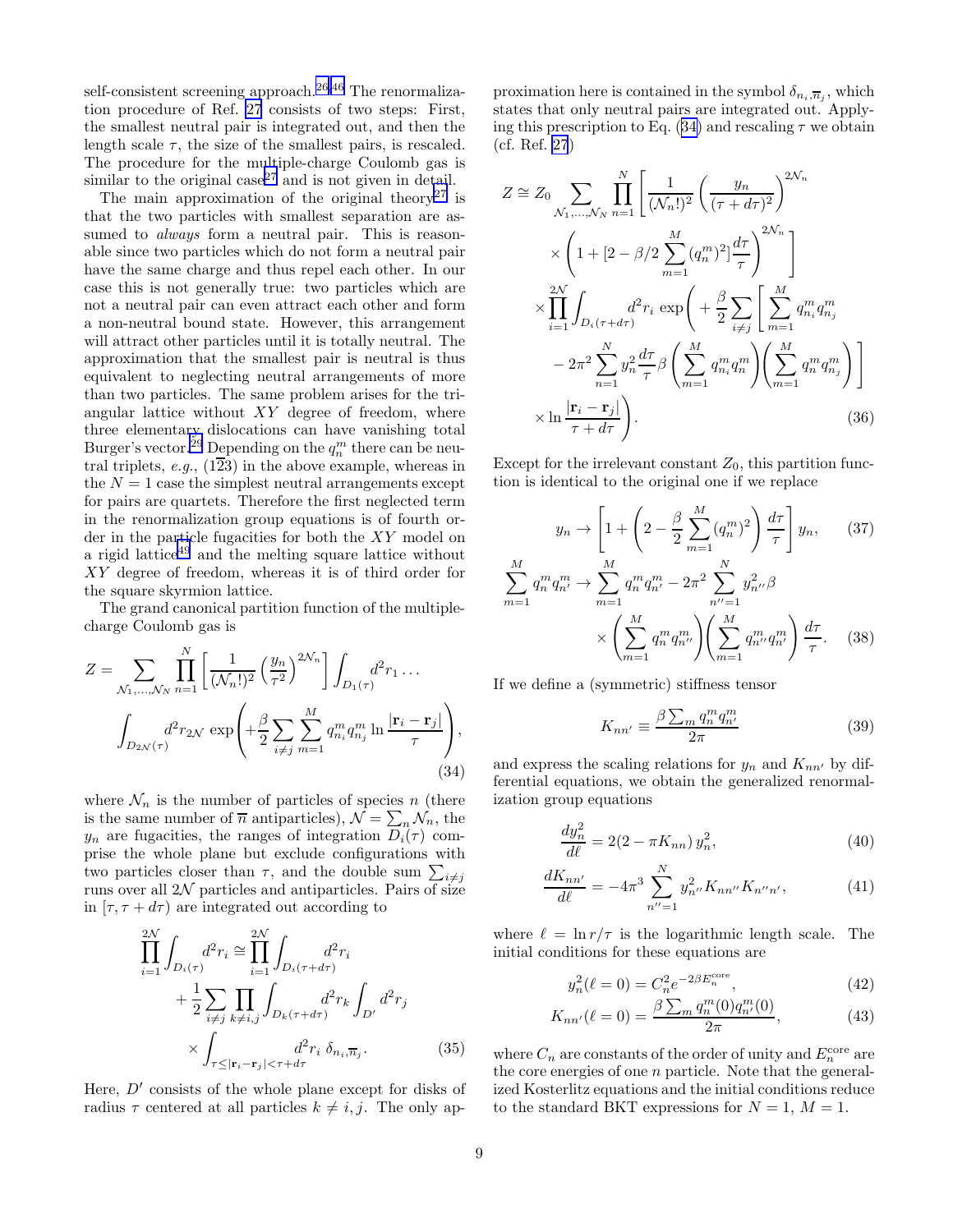#### B. Skyrmion lattices

We first consider the square skyrmion lattice  $(N = 5,$  $M = 3$ . At first glance this problem looks rather complicated, since it involves coupled differential equations in 5 fugacities and 15 stiffness constants, taking the symmetry of  $K_{nn'}$  into account. However, we can simplify the problem considerably by looking for further symmetries. In a first step we consider the symmetries of  $y_n$  and  $K_{nn'}$ at the minimum length scale  $\ell = 0$  and check which of these survive for the renormalized quantities at  $\ell > 0$ . From table [I](#page-14-0) and the observation that the core energies of all species of dislocations should be equal, we see that at  $\ell = 0$  there are at most seven independent quantities,

$$
y_v \equiv y_1, \n y_d \equiv y_2 = y_3 = y_4 = y_5, \n K_v \equiv K_{11}, \n K_d \equiv K_{22} = K_{33} = K_{44} = K_{55}, \n K_{vd} \equiv K_{12} = -K_{13} = K_{14} = -K_{15}, \n K_{dd} \equiv K_{23} = K_{45}, \n K'_{dd} \equiv K_{24} = -K_{25} = -K_{34} = K_{35}.
$$
\n(44)

The equations for these quantities can be read off from Eqs.  $(40)$  and  $(41)$ . It is easy to see that two quantities that are equal by symmetry at  $\ell = 0$  remain equal to each other as we integrate away from  $\ell = 0$ . Hence, the problem can be reduced to seven coupled equations,

$$
dy_v^2/d\ell = 2(2 - \pi K_v) y_v^2,
$$
  
\n
$$
dy_d^2/d\ell = 2(2 - \pi K_d) y_d^2,
$$
  
\n
$$
dK_v/d\ell = -4\pi^3 y_v^2 K_v^2 - 16\pi^3 y_d^2 K_{vd}^2,
$$
  
\n
$$
dK_d/d\ell = -4\pi^3 y_v^2 K_{vd}^2 - 4\pi^3 y_d^2 (K_d^2 + K_{dd}^2 + 2K_{dd}^2),
$$
  
\n
$$
dK_{vd}/dt = -4\pi^3 y_v^2 K_v K_{vd}
$$
\n(45)  
\n
$$
-4\pi^3 y_d^2 (K_d K_{vd} - K_{dd} K_{vd} + 2K_{dd}^{\prime} K_{vd}),
$$
  
\n
$$
dK_{dd}/dt = +4\pi^3 y_v^2 K_{vd}^2 - 8\pi^3 y_d^2 (K_d K_{dd} - K_{dd}^{\prime 2}),
$$
  
\n
$$
dK_{dd}/dt = -4\pi^3 y_v^2 K_{vd}^2 - 8\pi^3 y_d^2 (K_d K_{dd} - K_{dd}^{\prime 2}).
$$

In a second step we make an ansatz for the remaining  $K$ to reduce the number of independent quantities further. We *quess* that the renormalization of the interactions can be described in terms of independent screening of the two charges  $q_v$  and  $q_d$  alone (we will see below that this assumption is not correct for all lattice types). If it were true there would be only two independent stiffness constants  $J_v$  and  $J_d$ , which we choose so that

$$
J_v(0) = \frac{\beta q_v^2(0)}{2\pi}, \qquad J_d(0) = \frac{\beta q_d^2(0)}{2\pi}.
$$
 (46)

Since our ansatz has to work at  $\ell = 0$  we have

$$
K_v = J_v,
$$
  
\n
$$
K_d = J_d + J_v/4,
$$
  
\n
$$
K_{vd} = J_v/2,
$$
  
\n
$$
K_{dd} = J_d - J_v/4,
$$
  
\n
$$
K'_{dd} = J_v/4.
$$
\n(47)

Inserting this ansatz into Eqs. (45) we obtain four independent equations,

$$
dy_v^2/d\ell = 2(2 - \pi J_v) y_v^2,
$$
\n(48)

$$
dy_d^2/d\ell = 2(2 - \pi J_d - \pi J_v/4) y_d^2,
$$
 (49)

$$
dJ_v/d\ell = -4\pi^3 y_v^2 J_v^2 - 4\pi^3 y_d^2 J_v^2,\tag{50}
$$

$$
dJ_d/d\ell = -8\pi^3 y_d^2 J_d^2,\t\t(51)
$$

and three that are linear combinations of these. Thus our ansatz is indeed correct. Of course, we could have made this ansatz directly for the  $K_{nn'}$  without the step in between. We repeat that the leading neglected terms in Eqs. (48)–(51) are of third order in  $y_{v,d}$ .

From Eqs. (50) and (51) we see immediately that if the dislocations proliferate,  $\lim_{\ell \to \infty} y_{d_{\ell}}^2 = \infty$ , both stiffness constants  $J_v$  and  $J_d$  go to zero for  $\ell \to \infty$ . This result reflects the fact that free dislocations do not only screen the dislocation interaction but also the vortex interaction since they carry vorticity. On the other hand, free vortices  $(\lim_{\ell \to \infty} y_v^2 = \infty)$  only lead to  $J_v \to 0$  since vortices do not have a non-zero Burger's vector, and, consequently, Eq.  $(51)$  does not contain  $y_v^2$ . We now discuss the possible scenarios.

Decoupled transitions, Fig.  $4(a)$ : We start from low temperatures. At some temperature  $T_v$ , vortices unbind and  $J_v(\ell \to \infty)$  shows a universal jump from  $2/\pi$  to zero. (We now omit the  $\ell$  argument when we refer to the limit  $\ell \to \infty$ .) At the same temperature the *effective* stiffness of the dislocation interaction,  $J_d + J_v/4$ , also shows a jump but at the high-temperature side  $T_v^+$  of the jump we still have  $J_d + J_v/4 = J_d > 2/\pi$ . There is no jump in  $J_d$  alone. Above  $T_v$  the system has only short-range magnetic order but still quasi-long-range translational order. At some higher temperature  $T_d$  the dislocations unbind and  $J_d$  jumps from  $2/\pi$  to zero. Both transitions show BKT finite size scaling,<sup>[46](#page-12-0)</sup>  $J_{v,d}(\ell, T_{v,d}) \cong 2/\pi[1 + 1/(2\ell)].$ 

Vortex driven simultaneous transitions, Fig. [4](#page-14-0)(b): At  $T_v$  vortices unbind:  $J_v$  jumps from  $2/\pi$  to zero. At  $T_v^-$ , the effective dislocation stiffness is  $J_d+J_v/4 > 2/\pi$ , while  $J_d$  alone is smaller than  $2/\pi$ . With  $J_v$  jumping to zero, we appear to have  $J_d + J_v/4 = J_d < 2/\pi$  at  $T_v^+$ , see the cross in Fig.  $4(b)$ . However, from Eq.  $(49)$  we see that then  $\lim_{\ell \to \infty} y_d = \infty$ , dislocations also proliferate, and  $J_d$  jumps to zero. The physical reason is that with the vortex interaction screened the remaining dislocation interaction is suddenly too weak to bind dislocation pairs so that  $T_d = T_v$ . We espect BKT scaling only in  $J_v$ .

Dislocation driven simultaneous transitions, Fig. [4](#page-14-0)(c): At  $T_d$  dislocations unbind: the effective stiffness  $J_d+J_v/4$ jumps from  $2/\pi$  to zero. The vortex stiffness is still large at  $T_d^-$ ,  $J_v(T_d^-) > 2/\pi$  so that vortices would unbind at a higher temperature. However, since  $J_d + J_v/4$  vanishes at  $T_d^+$ , so does  $J_v$  so that  $T_v = T_d$ . Physically, the vortex interaction is suddenly screened since the proliferating dislocations carry vorticity. For this reason the magnetic transition can never take place at a higher temperature than the melting. There can be lattice order without magnetic order but not *vice versa*. We expect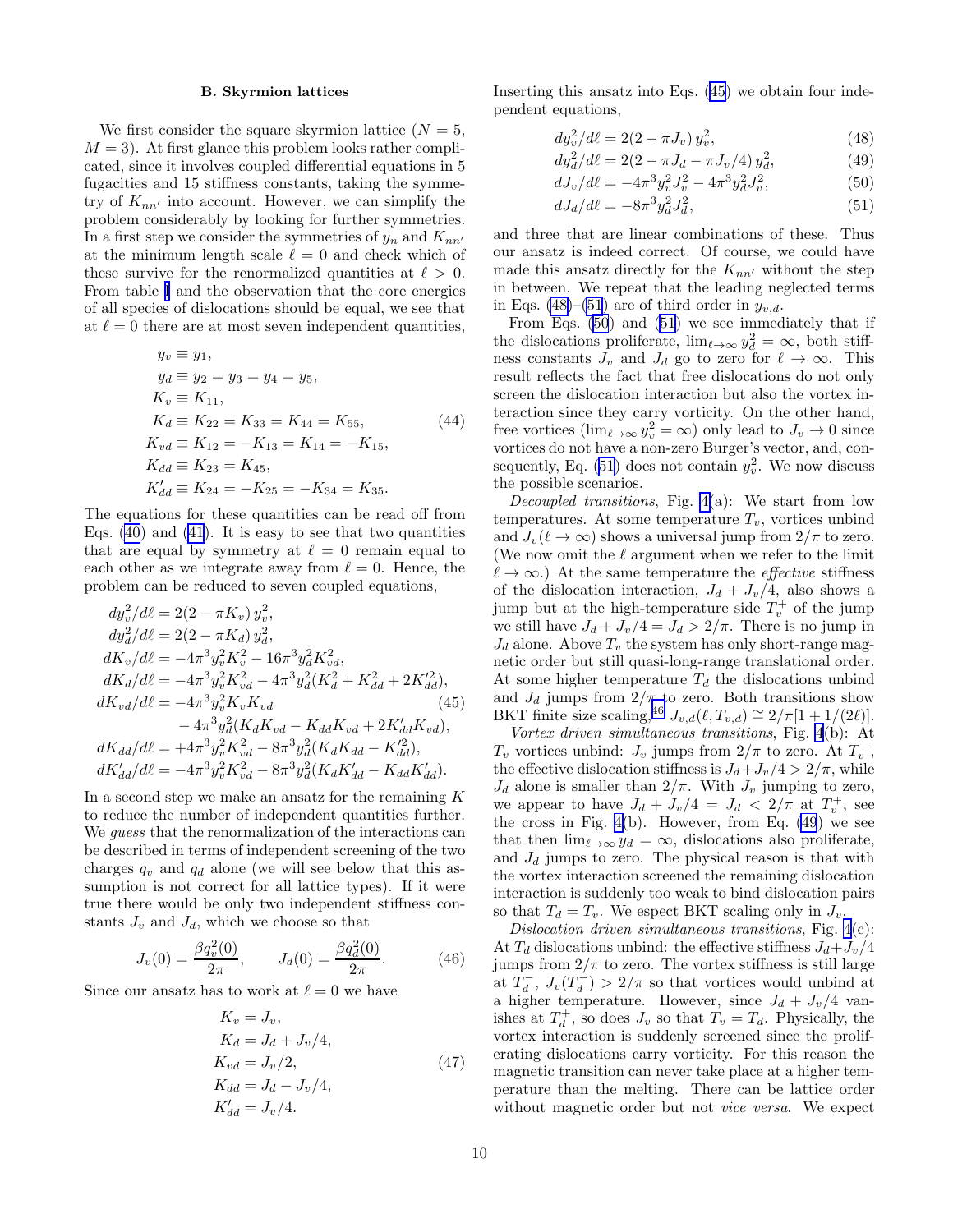BKT scaling in  $J_d + J_v/4$  and also find similar scaling in  $J_v$  and  $J_d$  separately but with a non-universal value of  $J_{v,d}(T_d^-) \neq 2/\pi.$ 

Above the dislocation unbinding transition at  $T_d$  the system still shows orientational quasi-long-range order, whereas translational and magnetic order are of short range. This is the tetratic phase mentioned in the introduction.[28](#page-12-0) It is characterized by free dislocations, which are in fact bound pairs of disclinations.<sup>[28](#page-12-0)</sup> For the square lattice elementary bare disclinations do not carry vorticity, as can be seen from Fig. [5](#page-14-0). Disclinations dress with free dislocations, leading to a logarithmic interaction.[28](#page-12-0) This screening cloud of dislocations is expected to have vanishing total Burger's vector and vanishing total vorticity in order to minimize its energy. Thus dressed disclinations still have zero Burger's vector and vortex strength and the disclination unbinding transition corresponds to an  $N = 1$ ,  $M = 1$  model with the dressed fivefold disclination as the particle and the dressed threefold disclination as its antiparticle. At a temperature  $T_{\text{disc}} > T_d$  disclination pairs unbind and the system becomes an isotropic fluid.

We now turn to the other lattice types. The triangular lattice has dislocations with Burger's vectors along any of three axes. Dislocations lead to a phase mismatch of  $\pm 2\pi/3$  in the frustrated (120<sup>°</sup>) magnetic order and thus attract  $\pm 1/3$  vortex. Consequently, there are six species of dislocations: three directions of Burger's vectors and two signs of the vorticity. Dislocations with Burger's vectors in different directions now interact, the interaction is proportional to the cosine of the angle between them,[28](#page-12-0) cf. Eq. [\(32](#page-7-0)). The charges are given in table [II.](#page-14-0) All species of dislocations are equivalent and the final equations are

$$
dy_v^2/d\ell = 2(2 - \pi J_v) y_v^2,
$$
\n(52)

$$
dy_d^2/d\ell = 2(2 - \pi J_d - \pi J_v/9) y_d^2,
$$
\n(53)

$$
dJ_v/d\ell = -4\pi^3 y_v^2 J_v^2 - (8/3)\pi^3 y_d^2 J_v^2, \tag{54}
$$

$$
dJ_d/d\ell = -12\pi^3 y_d^2 J_d^2. \tag{55}
$$

Note that there are no neutral triplets in the triangular skyrmion lattice, as opposed to the usual triangular lattice. Thus the first omitted terms are of fourth order in the fugacities.<sup>[50](#page-12-0)</sup> Eqs. (52)–(55) differ from the square lattice case only in the coefficients. The possible melting regimes are thus qualitatively the same. The liquid crystal phase is hexatic.[28](#page-12-0) Bare disclinations do carry vorticity  $(\pm 1/3)$  but this fact is irrelevant for the upper transition since the vorticity part of the disclination interaction is totally screened by free vortices and dislocations.

The centered rectangular lattice can be generated from the square lattice by tilting the angle  $\theta$  between the primitive lattice vectors away from  $\theta = \pi/2$  but keeping their lengths fixed. This tilting leads to an interaction between dislocations with Burger's vectors along different primitive vectors. However, all elementary dislocations still have the same fugacity and effective interaction with their respective antiparticles since they are related by reflection symmetry. The charges are given in table [III](#page-14-0).

For  $\theta = \pi/2$  we recover the square lattice. Our usual ansatz, which assumes that the system can be described in terms of screening of  $q_v$  and  $q_d$  alone, fails here. We cannot reduce the problem to four coupled equations for general values of  $\phi$  but need five:

$$
dy_v^2/d\ell = 2(2 - \pi J_v) y_v^2,
$$
\n(56)

$$
dy_d^2/d\ell = 2(2 - \pi J_+/2 - \pi J_-/2 - \pi J_v/4) y_d^2, \qquad (57)
$$

$$
dJ_v/d\ell = -4\pi^3 y_v^2 J_v^2 - 4\pi^3 y_d^2 J_v^2,\tag{58}
$$

$$
dJ_{\pm}/d\ell = -8\pi^3 y_d^2 J_{\pm}^2
$$
\n(59)

with the initial conditions for the J

$$
J_v(0) = \beta q_v^2(0)/2\pi,
$$
\n(60)

$$
J_{\pm}(0) = (1 \pm \cos \phi) \beta q_d^2(0)/2\pi.
$$
 (61)

Nevertheless there can be at most two transitions (apart from disclination unbinding) since there are only two fugacities. The possible regimes are the same as for the square lattice if we replace  $J_d$  by  $(J_+ + J_-)/2$ . Above the lower melting transition the system is in a liquid crystal phase with quasi-long-range orientational order with respect to a twofold symmetry. This is a two-dimensional nematic phase. Elementary disclinations do not carry vorticity so that the upper melting transition is simple.

The simple rectangular lattice is generated from the square lattice by stretching it in the (10) direction. Dislocations with Burger's vectors in the  $x$  and  $y$  direction, respectively, now have different energies, increasing the number of independent variables. Dislocations still bind  $\pm 1/2$  vortex. There are again  $N = 5$  particles and  $M = 3$ charges. The final renormalization group equations are

$$
dy_v^2/d\ell = 2(2 - \pi J_v)y_v^2,
$$
\n(62)

$$
dy_{d1}^{2}/d\ell = 2(2 - \pi J_{d1} - \pi J_{v}/4)y_{d1}^{2},
$$
\n(63)

$$
dy_{d2}^{2}/d\ell = 2(2 - \pi J_{d2} - \pi J_{v}/4)y_{d2}^{2},
$$
\n(64)

$$
dJ_v/d\ell = -4\pi^3 y_v^2 J_v^2 - 2\pi^3 y_{d1}^2 J_v^2 - 2\pi^3 y_{d2}^2 J_v^2,
$$
 (65)  

$$
dJ_v/d\ell = -8\pi^3 y^2 I^2
$$
 (66)

$$
dJ_{d1}/d\ell = -8\pi^3 y_{d1}^2 J_{d1}^2,
$$
\n
$$
dJ_{d1}/d\ell = -8\pi^3 y_{d1}^2 J_{d1}^2,
$$
\n(66)

$$
dJ_{d2}/d\ell = -8\pi^3 y_{d2}^2 J_{d2}^2.
$$
 (67)  
Since the dislocation energies are different, there are two

distinct dislocation unbinding transitions at  $T_{d1}$  and  $T_{d2}$ except if they are driven by vortex unbinding. If there are two structural transitions, the phase between them has translational quasi-long-range order in, say, the  $x$ direction, but short-range order in the  $y$  direction. It is thus a two-dimensional smectic phase. There are five possible scenarios, which follow from our considerations for the square lattice and are not discussed here. For  $T >$  $\max(T_{d1}, T_{d2})$  we again have a nematic phase (twofold rotational symmetry). Elementary disclinations do not carry vorticity and the upper melting transition is simple.

The lower melting transition of the honeycomb lattice is trivial in this context since its dislocations do not carry vorticity: The structural lattice has the same basis as the magnetic lattice so that dislocations (with any Burger's vector) cannot lead to a phase mismatch. Thus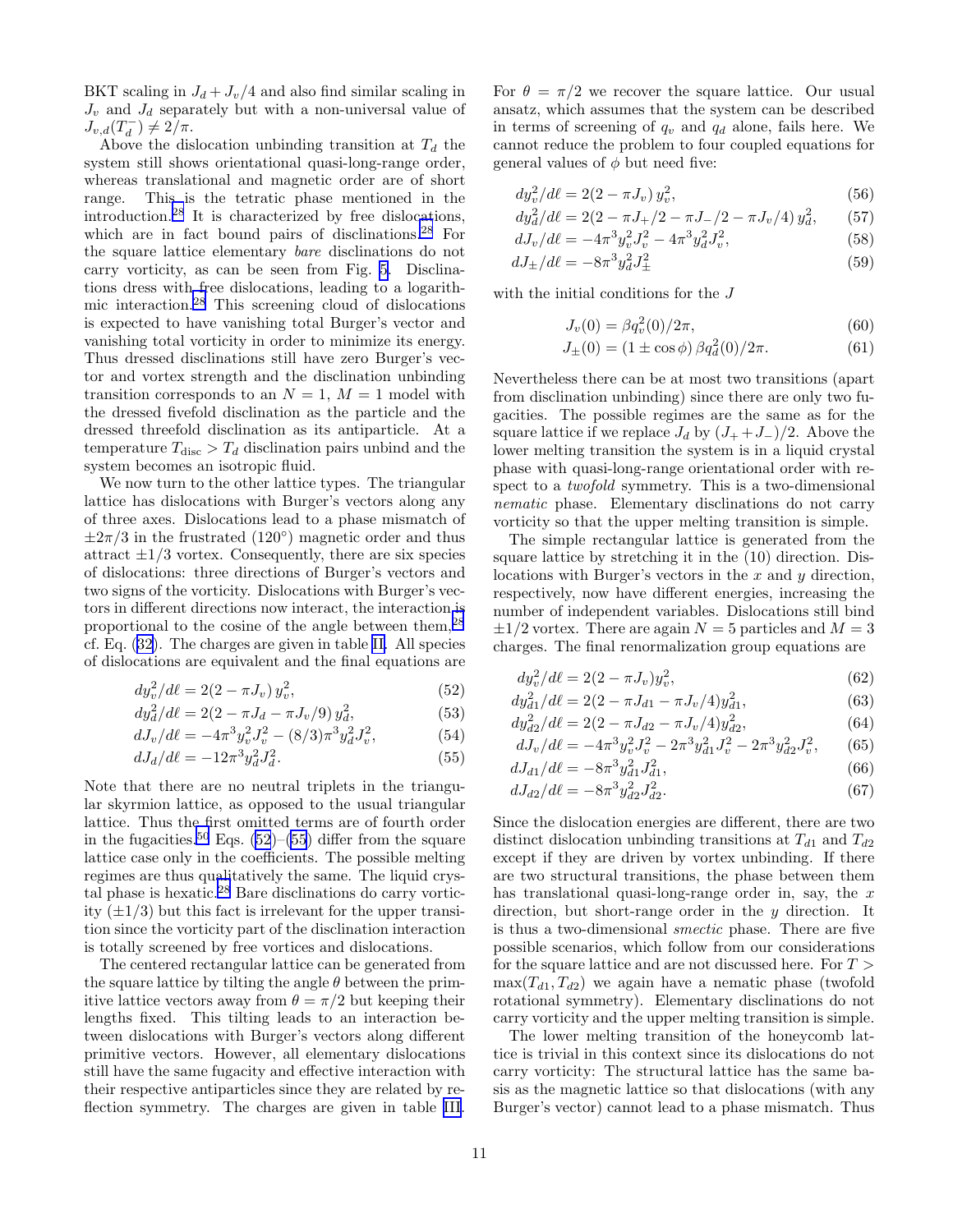antiferromagnetic quasi-long-range order could persist in the liquid crystal phase above the dislocation unbinding transition, which is expected to have unique properties.<sup>[43](#page-12-0)</sup> Disclinations carry  $\pm 1/2$  vortex and any remaining magnetic order is destroyed at the upper melting transition.

Finally we stress again that these considerations can only yield the possible sequence of BKT transitions for any lattice type. This approach cannot describe other transitions directly, such as first-order melting transitions[28](#page-12-0) or first or second-order structural transitions. Structural transitions in particular could take place since magnetic disordering leads to a reduced effective magnetic interaction between skyrmions, affecting the stability of the various lattice types in different ways.

In fact, the question arises of whether the square skyrmion lattice can be stable at all above the magnetic disordering transition. The answer is affirmative since the magnetic part of the interaction is of short range: As long as the magnetic BKT correlation length  $\xi_v$ , which for  $T \gtrsim T_c$  satisfies<sup>[26](#page-12-0),[46](#page-12-0)</sup>

$$
\frac{\xi_v(T)}{\tau} \cong \exp\left(\frac{b}{\sqrt{T - T_c}}\right),\tag{68}
$$

is much larger than the range of the magnetic interaction,  $\xi_{XY}$ , the effect of magnetic disordering on the lattice energies is negligible. Only when, at a higher temperature,  $\xi_v$  becomes comparable to  $\xi_{XY}$ , frustration becomes important. In this case we expect the magnetic interaction to be effectively reduced so that eventually the triangular lattice becomes favorable. If at  $T = T_d$  still  $\xi_v \gtrsim \xi_{XY}$ ,<br>the square lattice malte and forms a tetratic phase be the square lattice melts and forms a tetratic phase before a structural transition takes place. It can even exhibit the upper melting transition without any structural transition taking place, depending on the non-universal constant b in Eq.  $(68)$ . The same kind of argument holds for other lattice and liquid crystal structures.

### IV. CONCLUSIONS

As noted above, the lattice types relevant for present quantum Hall systems are the triangular, centered rectangular, and square lattices. A rough estimate of the actual core energies and interactions in the real quantum Hall system using the model of Sec. [II A](#page-3-0) and results of Ref. [35](#page-12-0) indicates that the low-density, triangular lattice typically shows decoupled magnetic and melting transitions, cf. Fig. [4](#page-14-0)(a). The magnetic skyrmion interaction, and thus the magnetic stiffness and the vortex energies, are small since a strong magnetic interaction would make the triangular lattice unstable. The effective magnetic stiffness is further reduced by frustration.

On the other hand, the centered rectangular and square lattices usually show simultaneous transitions, i.e., magnetic order persists up to the lower melting temperature. Experimentally, the two possible scenarios of Figs. [4\(](#page-14-0)b) and (c) are probably not easy to distinguish.

Note also that vortex driven simultaneous transitions, Fig. [4](#page-14-0)(b), require fine tuning of magnetic and structural stiffnesses so that this scenario is probably rare.

Quantum fluctuations can affect these results. As noted above they are expected to lead to quantum melting in the vicinity of the classical square–centered rectangular line. They should also destroy magnetic order in the triangular lattice at sufficiently low densities, where the magnetic interaction becomes exponentially small. More experiments are needed to test the predictions of this paper. Sharp structures in the Knight shift, nuclear relaxation rates, or specific heat as functions of temperature would be indications for phase transitions of the skyrmion system. Particularly valuable would be experiments on the electronic susceptibility  $\chi(\mathbf{q}, \omega)$  as a function of temperature and filling factor.

In conclusion, we have performed a Berezinskii-Kosterlitz-Thouless renormalization group study of melting and magnetic disordering in various lattice geometries in order to understand the behavior of the skyrmion lattice in quantum Hall ferromagnets at finite temperatures. The behavior of the skyrmion system is determined by the two facts that skyrmions (i) are non-collinear magnetic defects and (ii) carry electrical charge. In the longwavelength limit the in-plane magnetization components can be described by a  $U(1)$   $(XY)$  degree of freedom associated with each skyrmion. The XY "spins" couple antiferromagnetically and can lead to antiferromagnetic quasi-long-range order. Dislocations in most skyrmion lattice types lead to a mismatch in the XY degree of freedom, which makes the dislocations bind fractional vortices and leads to coupling of translational and magnetic excitations. For most lattice types there are three distinct scenarios for the lower melting transition: (i) a BKT magnetic disordering transition at a lower temperature than BKT melting, (ii) simultaneous transitions where the magnetic stiffness shows a universal BKT jump, and (iii) simultaneous transitions where the effective dislocation stiffness shows a universal jump.

The lattice types we have studied are motivated by the possible ground states of a simple classical model of the skyrmion system, which uses the large-separation limit of their interaction. It shows a surprisingly rich  $T = 0$  phase diagram, which suggests that upon increasing the skyrmion density a frustrated triangular ground state first gives way to a centered rectangular lattice with N'eel order and only at higher density to a square lattice. Quantum melting is expected to take place in the vicinity of the latter transition.

### ACKNOWLEDGMENTS

We wish to thank A.H. MacDonald, S.E. Barrett, and S. Sachdev for valuable discussions. This work has been supported by NSF DMR-9714055, NSF CDA-9601632, and NSF DMR-9503814. C.T. acknowledges support by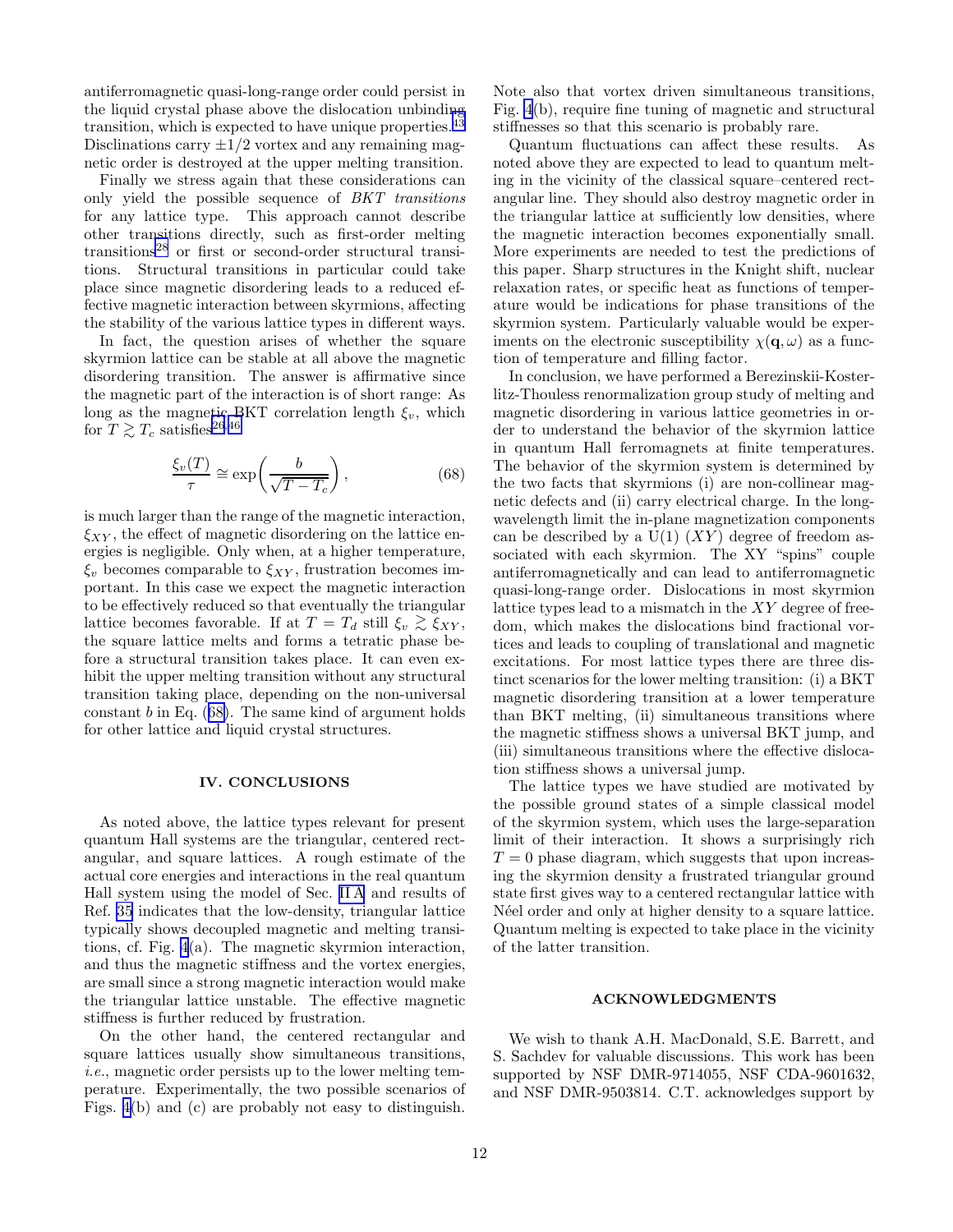<span id="page-12-0"></span>the Deutsche Forschungsgemeinschaft. H.A.F. acknowledges a Cottrell Scholar Award of Research Corporation.

- Present address: Freie Universität Berlin, Fachbereich Physik, Arnimallee 14, D-14195 Berlin, Germany.
- <sup>1</sup> The Quantum Hall Effect, 2nd edition, edited by R.E. Prange and S.M. Girvin (Springer, New York, 1990).
- <sup>2</sup> Quantum Hall Effect: A Perspective, edited by A.H. Mac-Donald (Kluwer, Boston, 1989).
- $3$  T. Chakraborty and P. Pietiläinen, The Quantum Hall Effects (Springer, New York, 1995).
- $4$  The Quantum Hall Effect, edited by M. Stone (World Scientific, Singapore, 1992).
- <sup>5</sup> Perspectives in Quantum Hall Effects: Novel Quantum Liquids in Low-Dimensional Semiconductor Structures, edited by S. Das Sarma and A. Pinczuk (Wiley, New York, 1997).
- $6$  B.I. Halperin, Helv. Phys. Acta 56, 75 (1983).
- $^7$  A.H. MacDonald, Surface Science 229, 1 (1990).
- <sup>8</sup> X.G. Wen and A. Zee, Phys. Rev. Lett. 69, 1811 (1992).
- <sup>9</sup> K. Yang, K. Moon, L. Zheng, A.H. MacDonald, S.M. Girvin, D. Yoshioka, and S.-C. Zhang, Phys. Rev. Lett. 72, 732 (1994).
- <sup>10</sup> K. Moon, H. Mori, K. Yang, S.M. Girvin, A.H. MacDonald, L. Zheng, D. Yoshioka, and S.-C. Zhang, Phys. Rev. B 51, 5138 (1995).
- <sup>11</sup> V. Pellegrini, A. Pinczuk, B.S. Dennis, A.S. Plaut, L.N. Pfeiffer, and K.W. West, Phys. Rev. Lett. 78, 310 (1997).
- <sup>12</sup> S. Das Sarma, S. Sachdev, and L. Zheng, Phys. Rev. Lett. 79, 917 (1997).
- <sup>13</sup> S.M. Girvin and A.H. MacDonald, in Ref. 5.
- <sup>14</sup> S.E. Barrett, G. Dabbagh, L.N. Pfeiffer, K.W. West, and R. Tycko, Phys. Rev. Lett. 74, 5112 (1995); R. Tycko, S.E. Barrett, G. Dabbagh, L.N. Pfeiffer, K.W. West, Science 268, 1460 (1995).
- <sup>15</sup> V. Bayot, E. Grivei, S. Melinte, M.B. Santos, and M. Shayegan, Phys. Rev. Lett. 76, 4584 (1996).
- <sup>16</sup> S.L. Sondhi, A. Karlhede, S.A. Kivelson, and E.H. Rezayi, Phys. Rev. B 47, 16419 (1993).
- <sup>17</sup> R. Côté, A.H. MacDonald, L. Brey, H.A. Fertig, S.M. Girvin, and H.T.C. Stoof, Phys. Rev. Lett. 78, 4825 (1997).
- $18$  D.-H. Lee and C.L. Kane, Phys. Rev. Lett.  $64$ , 1313 (1990).
- $19$  T.H.R. Skyrme, Proc. Royal Soc.  $A262$ , 233 (1961).
- $^{20}$  A.A. Belavin and A.M. Polyakov, Pis'ma Zh. Eksp. Teor. Fiz. 22, 503 (1975) [JETP Lett. 22, 245 (1975)].
- $21$  R. Rajaraman, Solitons and Instantons (North-Holland, Amsterdam, 1989).
- $^{22}$  H.A. Fertig, L. Brey, R. Côté, and A.H. MacDonald, Phys. Rev. B 50, 11018 (1994); A.H. MacDonald, H.A. Fertig, and L. Brey, Phys. Rev. Lett. 76, 2153 (1996); H.A. Fertig, L. Brey, R. Côté, A.H. MacDonald, A. Karlhede, and S.L. Sondhi, Phys. Rev. B 55, 10671 (1997).
- $^{23}$  L. Brey, H.A. Fertig, R. Côté, and A.H. MacDonald, Phys. Rev. Lett. 75, 2562 (1995).
- <sup>24</sup> M. Rao, S. Sengupta, and R. Shankar, Phys. Rev. Lett. 79, 3998 (1997).
- <sup>25</sup> A.G. Green, I.I. Kogan, and A.M. Tsvelik, Phys. Rev. B 54, 16838 (1996).
- $26$  V.L. Berezinskii, Zh. Eksp. Teor. Fiz. 61, 1144 (1971) [Sov. Phys. JETP 34, 610 (1972)]; J.M. Kosterlitz and D.J. Thouless, J. Phys. C 6, 1181 (1973).
- <sup>27</sup> J.M. Kosterlitz, J. Phys. C 7, 1046 (1974).
- $28$  D.R. Nelson, Phys. Rev. B 18, 2318 (1978); D.R. Nelson and B.I. Halperin, Phys. Rev. B 19, 2457 (1979).
- $^{29}$  A.P. Young, Phys. Rev. B  ${\bf 19},$  1855 (1979).
- <sup>30</sup> The Lorentz force mixes the transverse acoustical phonon mode, which has  $\omega_T \propto k$ , with the longitudinal plasmon mode with  $\omega_L \propto k^{1/2}$ . Hence the frequency of the resulting magnetophonon mode is  $\omega = \omega_T \omega_L / \omega_c \propto k^{3/2}$ , where  $\omega_c$  is the cyclotron frequency.
- $^{31}$  H.T.C. Stoof (unpublished).
- <sup>32</sup> J.L. Cardy, M.P.M. den Nijs, and M. Schick, Phys. Rev. B 27, 4251 (1983).
- <sup>33</sup> L.D. Landau and E.M. Lifshitz, Theory of Elasticity, 3rd english edition (Pergamon, Oxford, 1986).
- <sup>34</sup> D.J. Thouless, J. Phys. C 11, L189 (1978).
- $35$  D.S. Fisher, B.I. Halperin, and R. Morf, Phys. Rev. B  $20$ , 4692 (1979).
- <sup>36</sup> A.M. Polyakov, Phys. Lett. 59B, 79 (1975); F.D.M. Haldane, Phys. Rev. Lett. 61, 1029 (1988); J.P. Rodriguez, Phys. Rev. B 39, 2906 (1989); A. Auerbach, B.E. Larson, and G.N. Murthy, Phys. Rev. B 43, 11515 (1991).
- <sup>37</sup> A. Auerbach, Interacting Electrons and Quantum Magnetism (Springer, New York, 1995).
- <sup>38</sup> M. Abolfath, J.J. Palacios, H.A. Fertig, S.M. Girvin, and A.H. MacDonald, Phys. Rev. B 56, 6795 (1997).
- $39$  P.P. Ewald, Ann. Phys. (Leipzig)  $54$ ,  $519$  (1917); *ibid.*  $54$ , 557 (1917); ibid. 64, 253 (1921).
- <sup>40</sup> L. Bonsall and A.A. Maradudin, Phys. Rev. B 15, 1959 (1977).
- $^{41}$  G. Goldoni and F.M. Peeters, Phys. Rev. B  $53$ , 4591 (1996).
- <sup>42</sup> I.S. Gradshteyn and I.M. Ryzhik, *Table of Integrals*, *Series*, and Products, 5th edition (Academic, San Diego, 1994).
- <sup>43</sup> C. Timm (unpublished).
- $^{44}$  M. Stone, Phys. Rev. B 53, 16573 (1996).
- <sup>45</sup> The classical dynamics calculations are in a sense dual to Ref. 17: Our model is valid in the limit of small skyrmion density, whereas the time-dependent Hartree-Fock calculations work best at high density.
- <sup>46</sup> B.I. Halperin, in Proceedings of Kyoto Summer Institute 1979—Physics of Low-Dimensional Systems, edited by Y. Nagaoka and S. Hikami (Publication Office, Prog. Theor. Phys., Kyoto, 1979), p. 53.
- <sup>47</sup> F.R.N. Nabarro, *Theory of Dislocations* (Clarendon, New York, 1967).
- <sup>48</sup> I. Tupitsyn, M. Wallin, and A. Rosengren, Phys. Rev. B 53, R7614 (1996).
- $49$  The  $y^4$  terms are considered in: D.J. Amit, Y.Y. Goldschmidt, and G. Grinstein, J. Phys. A 13, 585 (1980); C. Timm, Physica C 265, 31 (1996).
- <sup>50</sup> Thus the temperature dependence of the correlation length should not be changed by the mechanism discussed by Young, Ref. 29.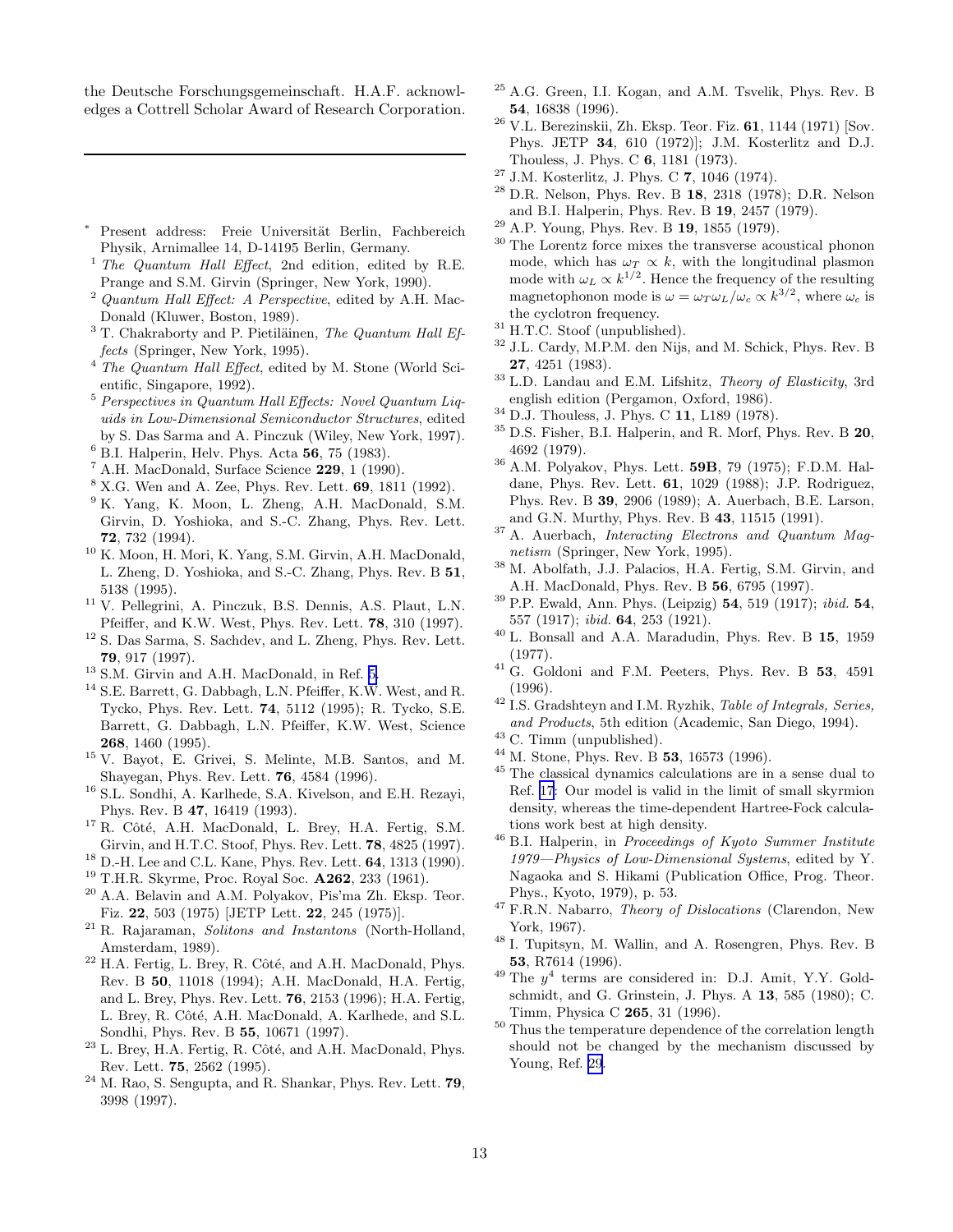<span id="page-13-0"></span>

FIG. 1. Sketch of a dislocation in a square skyrmion lattice. The arrows denote the internal  $U(1)$  degree of freedom. As seen in (a), dislocations lead to a phase mismatch of  $\pm \pi$  in the  $U(1)$  degree of freedom. In (b) the  $U(1)$  angles have been allowed to relax and the dislocation has acquired half a vortex.



FIG. 2. Classical skyrmion lattice phase diagram at  $T = 0$ . Thin solid lines are continuous phase transitions, whereas heavy lines are first-order transitions. The honeycomb phase is denoted by 'h' and the centered rectangular phase by 'cr.' The dotted lines in the simple rectangular phase are lines of constant anisotropy  $\eta \leq 1$ . The employed model is quantitatively correct for  $\beta^2 \ll 1$ . Also, real systems are expected to have  $\beta/\alpha^2 \lesssim 1$ .



FIG. 3. Dispersion of magnetophonons and XY magnons along high-symmetry directions in the magnetic Brillouin zone of the square skyrmion lattice. The calculation was done for  $\beta^2 = 0.1$  and  $\beta/\alpha^2 = 1$ .